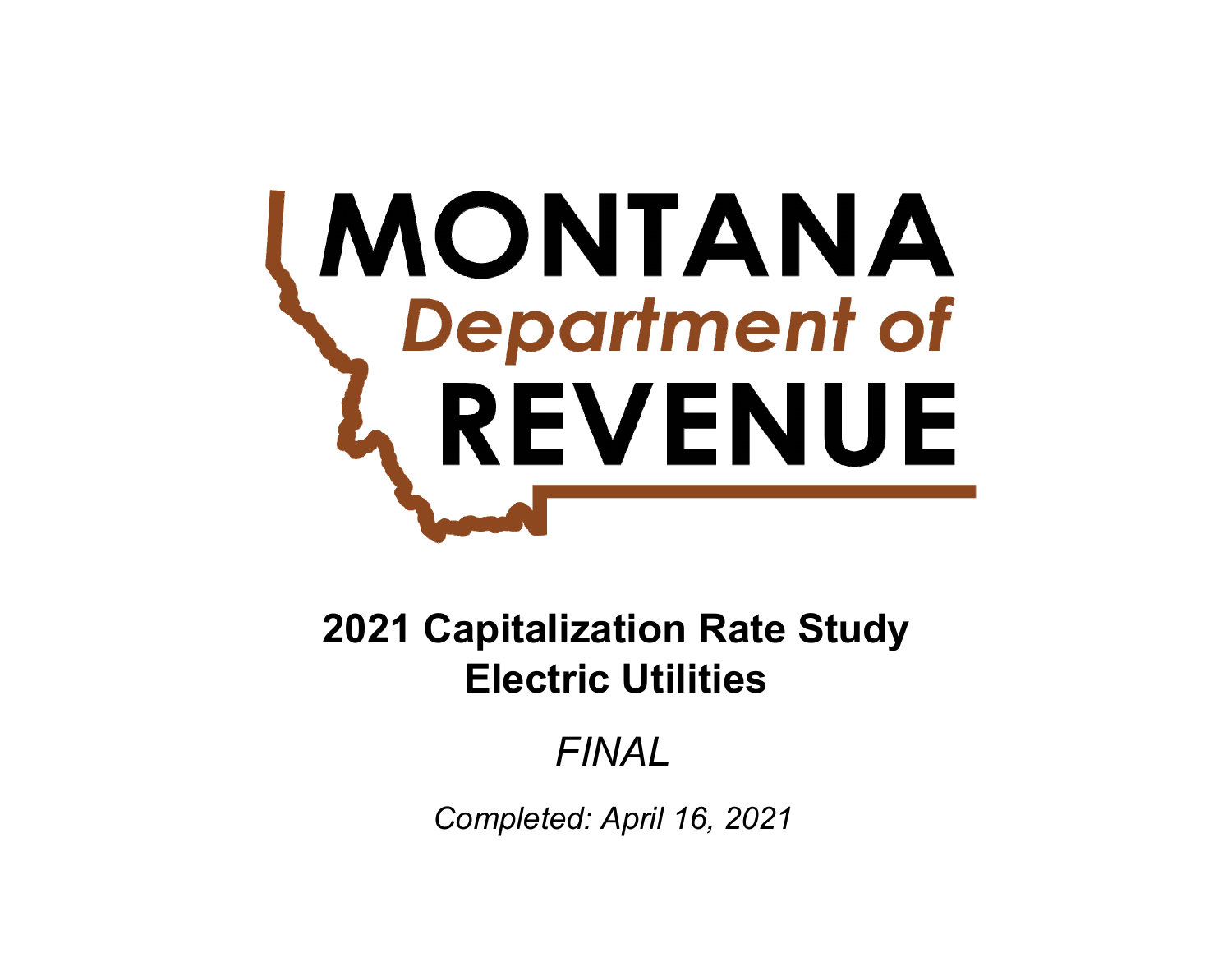# **2021 Assessment Year Industry: Electric Utilities Yield Capitalization Rate Conclusion**

| Source of<br>Canital             | Capital<br><b>Structure</b>                               | Cost of Capital                                                        | <b>Marginal Tax</b><br>Rato | <b>After-tax Cost</b><br>of Canital | <b>Wainhtad Cost</b> |
|----------------------------------|-----------------------------------------------------------|------------------------------------------------------------------------|-----------------------------|-------------------------------------|----------------------|
|                                  |                                                           | <b>Weighted Average Cost of Capital (WACC)</b>                         |                             |                                     |                      |
|                                  |                                                           |                                                                        |                             |                                     |                      |
|                                  | Selected Cost of Debt                                     |                                                                        |                             | 3.16%                               |                      |
| <b>Weighted Average</b>          |                                                           |                                                                        |                             | 3.16%                               | 100%                 |
|                                  |                                                           | Ba - MTDOR - Avg. YTM of Ba Rated Corporate Bonds <sup>[5]</sup>       |                             | 6.54%                               | 0%                   |
|                                  |                                                           | Baa - Mergent's - Avg. YTM of Baa Rated Corporate Bonds <sup>[4]</sup> |                             | 3.16%                               | 100%                 |
|                                  |                                                           | A - Mergent's - Avg. YTM of A Rated Corporate Bonds <sup>[4]</sup>     |                             | 2.72%                               | $0\%$                |
| <b>Debt Cost of Capital</b>      |                                                           |                                                                        |                             |                                     | Weighting            |
|                                  | Selected Cost of Equity                                   |                                                                        |                             | 7.99%                               |                      |
| <b>Weighted Average</b>          |                                                           |                                                                        |                             | 7.99%                               | 100%                 |
|                                  | 3 Stage Dividend Discount Model - Earnings <sup>[3]</sup> |                                                                        |                             | 8.30%                               | <u>25%</u>           |
|                                  |                                                           | 3 Stage Dividend Discount Model - Dividends <sup>[3]</sup>             |                             | 8.50%                               | 25%                  |
|                                  | Capital Asset Pricing Model - Ex Ante <sup>[2]</sup>      |                                                                        |                             | 6.82%                               | 25%                  |
|                                  | Capital Asset Pricing Model - Ex Post <sup>[2]</sup>      |                                                                        |                             | 8.34%                               | 25%                  |
| <b>Equity Cost of Capital</b>    |                                                           |                                                                        |                             |                                     | Weighting            |
| Debt                             |                                                           |                                                                        |                             | 42.00%                              |                      |
| Equity                           |                                                           |                                                                        |                             | 58.00%                              |                      |
| Capital Structure <sup>[1]</sup> |                                                           |                                                                        |                             |                                     |                      |
|                                  |                                                           |                                                                        |                             |                                     |                      |

| Capital               | <b>Structure</b> | <b>Cost of Capital</b> | Rate   | of Capital | <b>Weighted Cost</b> |
|-----------------------|------------------|------------------------|--------|------------|----------------------|
| Equity                | 58.00%           | 7.99%                  |        | 7.99%      | 4.63%                |
| Debt                  | 42.00%           | 3.16%                  | 24.00% | 2.40%      | 1.01%                |
| <b>WACC</b>           | 100.00%          |                        |        |            | 5.64%                |
| <b>WACC (Rounded)</b> |                  |                        |        |            | 5.65%                |
|                       |                  |                        |        |            |                      |

#### <u>Notes</u>

[1] From worksheet: Capital Structure

[2] From worksheet: Capital Asset Pricing Model Summary

[3] From worksheet: Yield Equity Summary

[4] January 2021, Mergent Bond Record

[5] Montana Department of Revenue High Yield Debt Study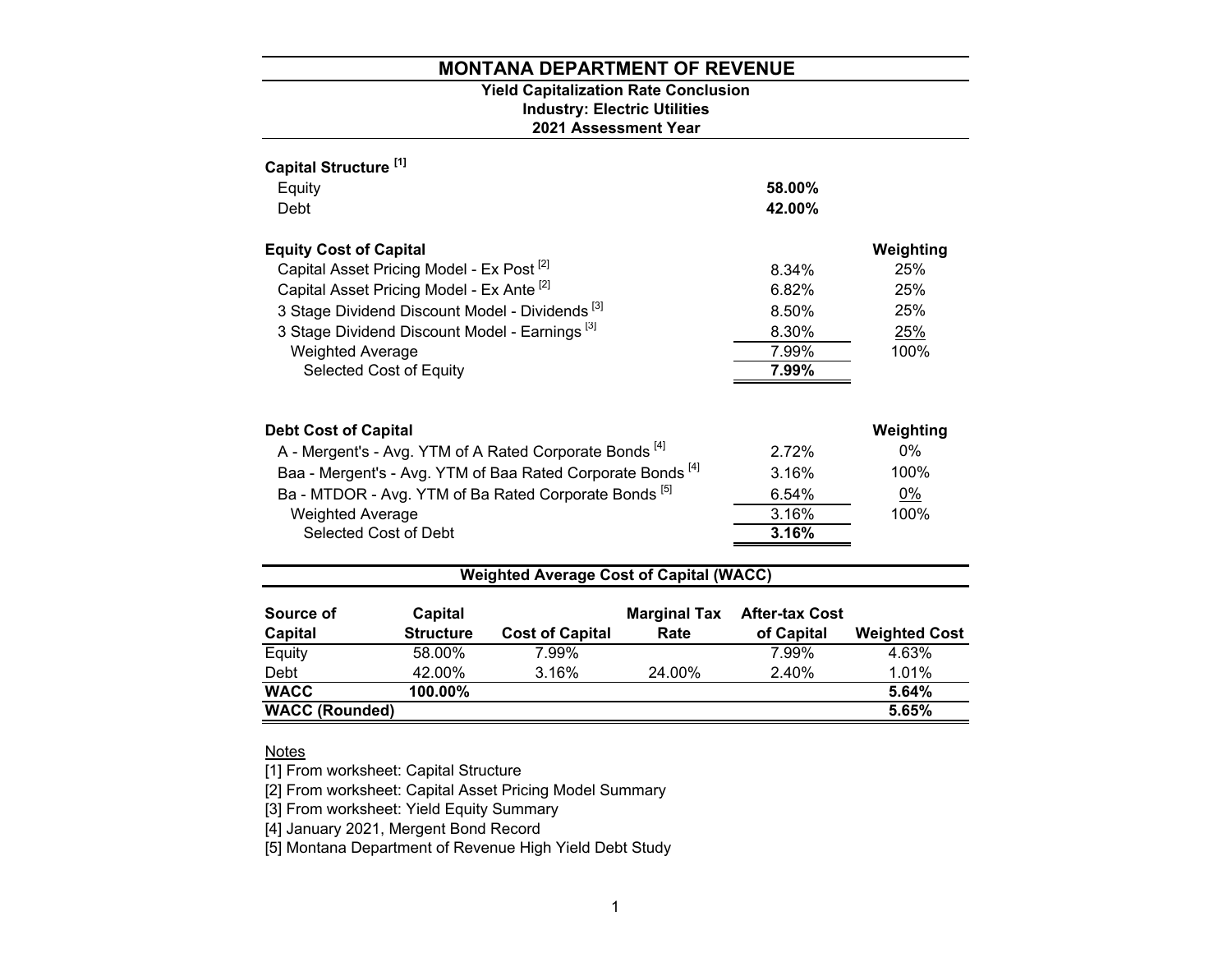# **Direct Capitalization Rate Conclusion Industry: Electric Utilities 2021 Assessment Year**

| Capital Structure <sup>[1]</sup><br>Equity<br>Debt                         | 58.00%<br>42.00% |
|----------------------------------------------------------------------------|------------------|
| <b>Equity Capitalization Rate [2]</b><br>NOI After-tax<br><b>GCF</b>       | 5.30%<br>11.90%  |
| Debt Capitalization Rate <sup>[3]</sup><br><b>Calculated Current Yield</b> | 3.80%            |

| NOI After-tax Direct Capitalization Rate - If Using Marginal Tax |                             |                        |                             |                                     |                                    |  |
|------------------------------------------------------------------|-----------------------------|------------------------|-----------------------------|-------------------------------------|------------------------------------|--|
| Source of<br>Capital                                             | Capital<br><b>Structure</b> | Capitalization<br>Rate | <b>Marginal Tax</b><br>Rate | After-tax<br>Capitalization<br>Rate | Weighted<br>Capitalization<br>Rate |  |
| Equity                                                           | 58.00%                      | 5.30%                  |                             | 5.30%                               | 3.07%                              |  |
| Debt                                                             | 42.00%                      | 3.80%                  | 24.00%                      | 2.89%                               | 1.21%                              |  |
| <b>Total</b>                                                     | 100.00%                     |                        |                             |                                     | 4.29%                              |  |
| <b>Total (Rounded)</b>                                           |                             |                        |                             |                                     | 4.30%                              |  |

| Source of<br>Capital   | Capital<br><b>Structure</b> | Capitalization<br>Rate | <b>Marginal Tax</b><br>Rate | After-tax<br>Capitalization<br>Rate | Weighted<br>Capitalization<br>Rate |
|------------------------|-----------------------------|------------------------|-----------------------------|-------------------------------------|------------------------------------|
| Equity                 | 58.00%                      | 11.90%                 |                             | 11.90%                              | 6.90%                              |
| Debt                   | 42.00%                      | 3.80%                  | 24.00%                      | 2.89%                               | 1.21%                              |
| <b>WACC</b>            | 100.00%                     |                        |                             |                                     | 8.11%                              |
| <b>Total (Rounded)</b> |                             |                        |                             |                                     | 8.15%                              |

Notes:

[1] From worksheet: Capital Structure

[2] From worksheet: Direct Equity Summary

[3] From worksheet: Calculated Current Yield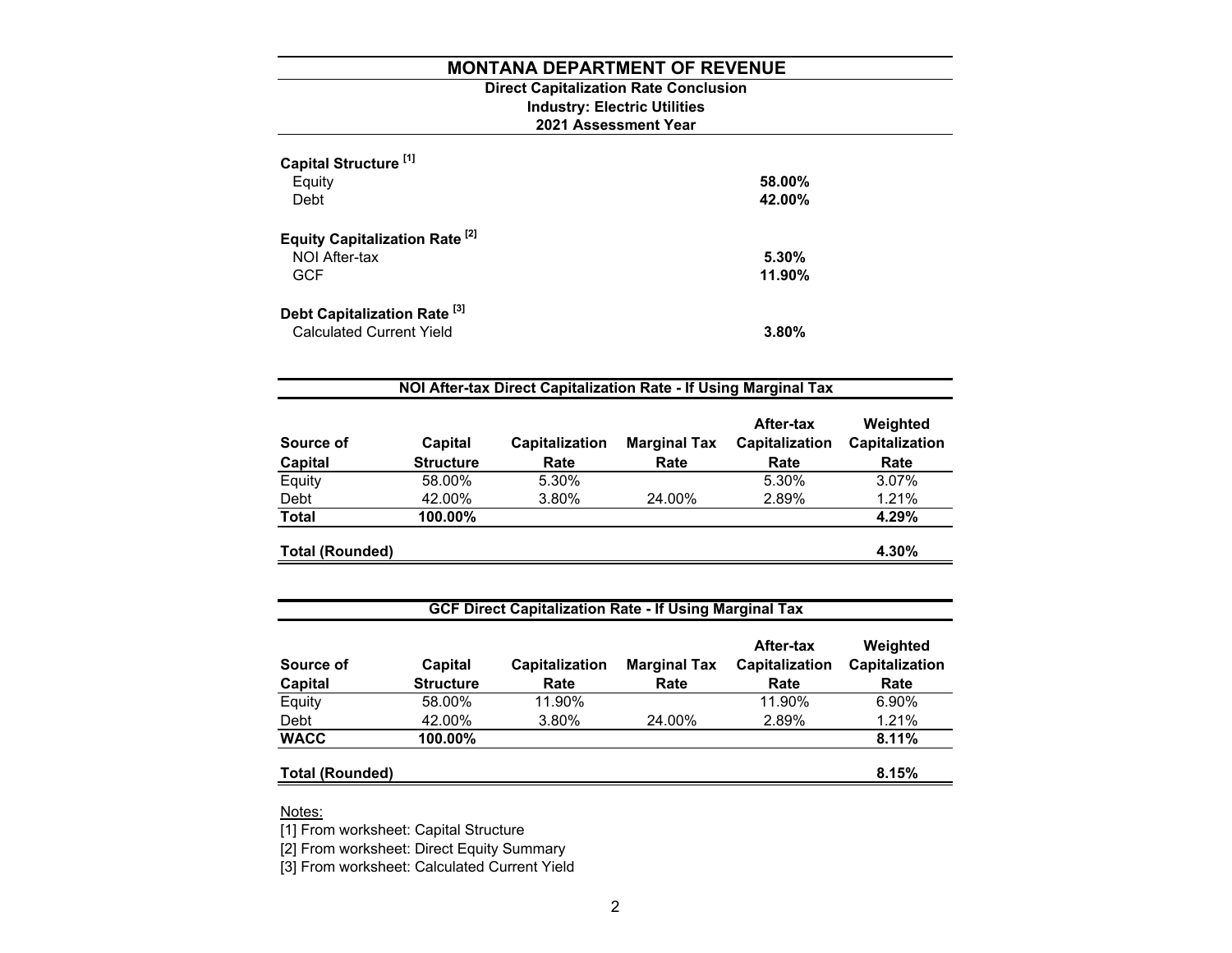# **2021 Assessment Year Industry: Electric Utilities Direct Capitalization Rate Conclusion - Using Regulatory Tax Structure (Pre-Tax Debt)**

| Capital Structure <sup>[1]</sup><br>Equity<br>Debt                         | 58.00%<br>42.00%      |
|----------------------------------------------------------------------------|-----------------------|
| <b>Equity Capitalization Rate [2]</b><br>NOI After-tax<br><b>GCF</b>       | $5.30\%$<br>$11.90\%$ |
| Debt Capitalization Rate <sup>[3]</sup><br><b>Calculated Current Yield</b> | $3.80\%$              |

| <b>Source of Capital</b> | Capital<br><b>Structure</b> | <b>Capitalization</b><br>Rate | <b>Marginal Tax</b><br>Rate | After-tax<br><b>Capitalization</b><br>Rate | Weighted<br>Capitalization<br>Rate |
|--------------------------|-----------------------------|-------------------------------|-----------------------------|--------------------------------------------|------------------------------------|
| Equity                   | 58.00%                      | 5.30%                         |                             | 5.30%                                      | 3.07%                              |
| Debt                     | 42.00%                      | 3.80%                         |                             | 3.80%                                      | 1.60%                              |
| <b>Total</b>             | 100.00%                     |                               |                             |                                            | 4.67%                              |
| Total (Rounded)          |                             |                               |                             |                                            | 4.70%                              |

| GCF Direct Capitalization Rate - If Using Regulatory Tax Str. |                             |                        |                             |                                     |                                    |  |  |
|---------------------------------------------------------------|-----------------------------|------------------------|-----------------------------|-------------------------------------|------------------------------------|--|--|
| <b>Source of Capital</b>                                      | Capital<br><b>Structure</b> | Capitalization<br>Rate | <b>Marginal Tax</b><br>Rate | After-tax<br>Capitalization<br>Rate | Weighted<br>Capitalization<br>Rate |  |  |
| Equity                                                        | 58.00%                      | 11.90%                 |                             | 11.90%                              | 6.90%                              |  |  |
| Debt                                                          | 42.00%                      | 3.80%                  |                             | 3.80%                               | 1.60%                              |  |  |
| <b>WACC</b>                                                   | 100.00%                     |                        |                             |                                     | 8.50%                              |  |  |
| <b>Total (Rounded)</b>                                        |                             |                        |                             |                                     | 8.50%                              |  |  |

Notes:

[1] From worksheet: Capital Structure

[2] From worksheet: Direct Equity Summary

[3] From worksheet: Calculated Current Yield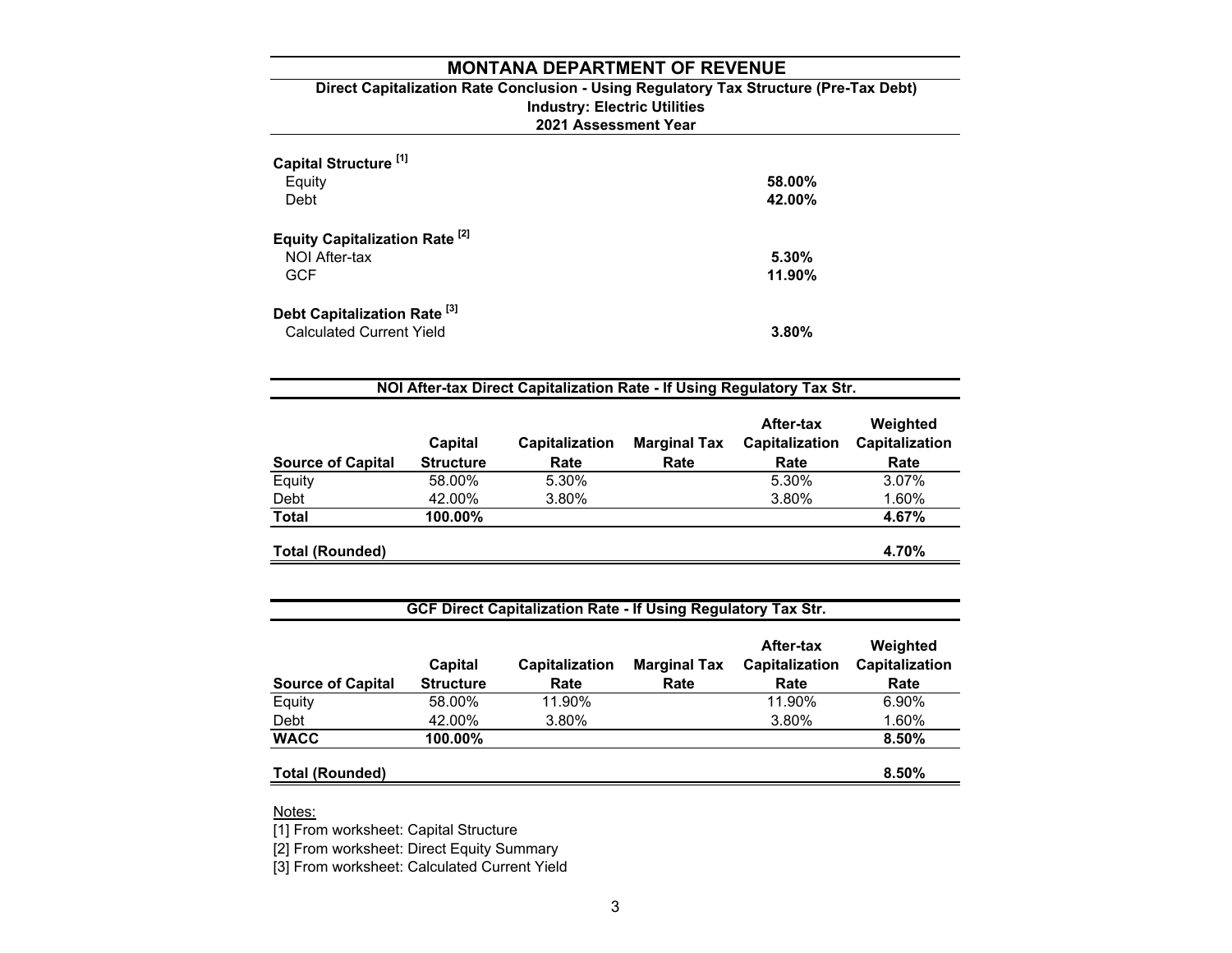# **Selection of Guideline Companies**

**Industry: Electric Utilities**

# **2021 Assessment Year**

# **Screening Requirements:**

The universe of companies is all companies listed in Value Line under the Electric Utility (West) industries.

Companies were then selected using the following screening criteria:

- 1. Primarily supplies electricity to residential and commercial customers.
- 2. Headquartered and primarily operated in the United States.
- 3. Regulated by <sup>a</sup> state commission.
- 4. Generation portfolio primarily composed of coal, natural gas, renewables, and/or hydroelectric.
- 5. Not engaged in material M&A activity.

|               |                          |                     |           | Generating   | <b>Consider as</b> |                         |                  |             |
|---------------|--------------------------|---------------------|-----------|--------------|--------------------|-------------------------|------------------|-------------|
|               | <b>Residential &amp;</b> |                     |           | portfolio    | <b>Potential</b>   | <b>Not Engaged</b>      | Use as           |             |
|               | <b>Commercial</b>        | <b>Primarily in</b> |           | sufficiently | <b>Guideline</b>   | in Material             | <b>Guideline</b> |             |
| Ticker Symbol | <b>Sales</b>             | the US              | Regulated | compatible   | Company            | <b>M&amp;A Activity</b> | Company          | <b>Note</b> |
| <b>AVA</b>    | 72%                      | Yes                 | Yes.      | Yes          | Yes                | Yes                     | <b>Yes</b>       |             |
| <b>BKH</b>    | 65%                      | Yes                 | Yes.      | Yes          | Yes                | Yes                     | <b>Yes</b>       |             |
| EIX           | 82%                      | <b>Yes</b>          | Yes       | No           | No                 |                         | No               |             |
| HE.           | 64%                      | Yes                 | Yes       | No           | No                 |                         | No               |             |
| <b>IDA</b>    | 61%                      | <b>Yes</b>          | Yes.      | Yes          | <b>Yes</b>         | Yes                     | Yes              |             |
| <b>NWE</b>    | 86%                      | Yes                 | Yes       | Yes          | <b>Yes</b>         | Yes                     | <b>Yes</b>       |             |
| <b>PNM</b>    | 75%                      | Yes                 | Yes       | Yes          | <b>Yes</b>         | No                      | No               | $[1]$       |
| PNW           | 89%                      | Yes                 | Yes       | No           | No                 |                         | No               |             |
| <b>POR</b>    | 77%                      | Yes                 | Yes       | Yes          | <b>Yes</b>         | Yes                     | <b>Yes</b>       |             |
| <b>SRE</b>    |                          |                     |           | No           | No                 |                         |                  |             |
| <b>XEL</b>    | 85%                      | Yes                 | Yes       | Yes          | <b>Yes</b>         | Yes                     | <b>Yes</b>       |             |

[1] Announced strategic merger with AVANGRID on 10/21/20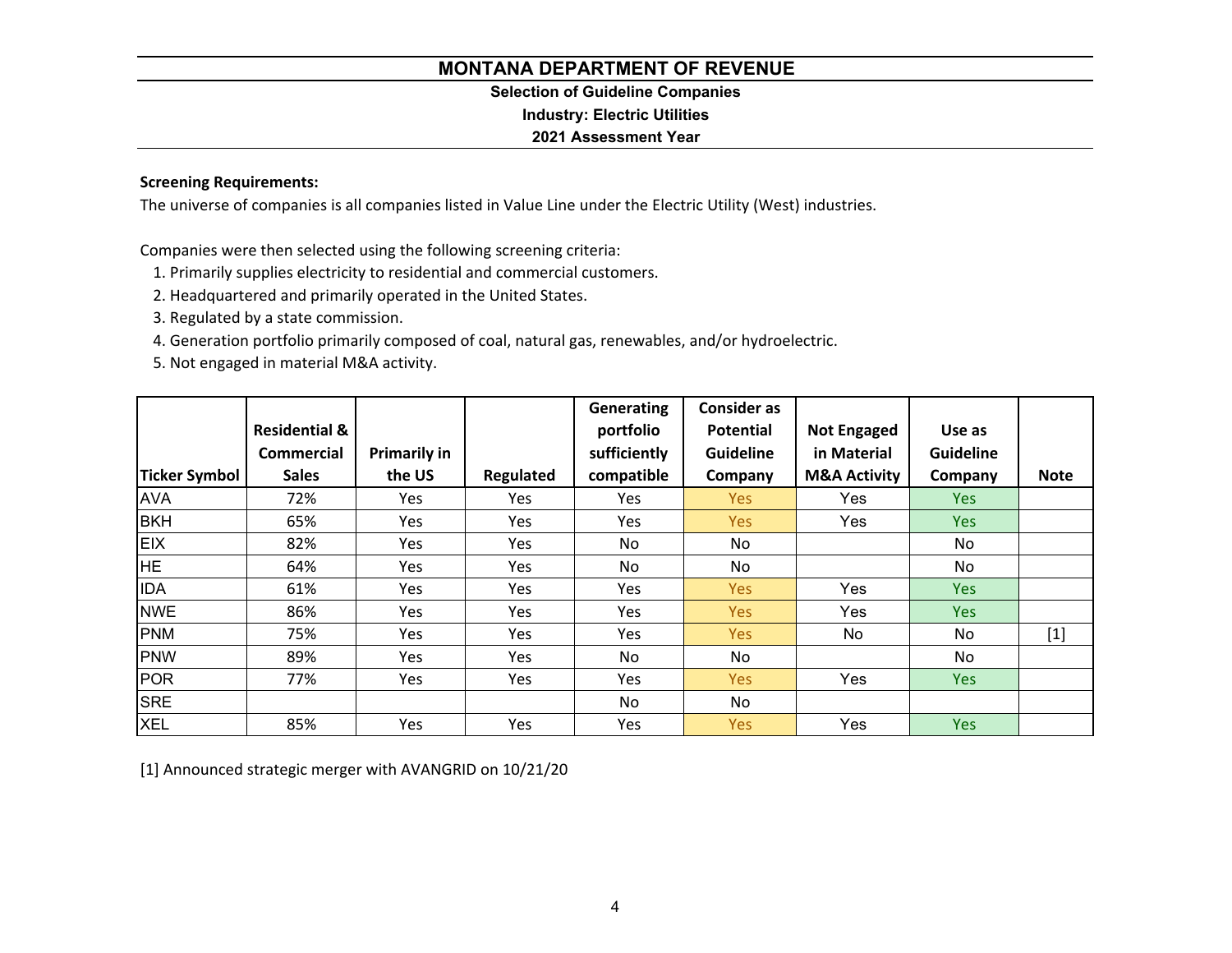#### **Support for Capital Structure Industry: Electric Utilities**

#### **2021 Assessment Year**

#### *(\$ and Shares Outstanding In Thousands, except per share amounts)*

| А                    | в                       | C.              | D                | Е                             |                           | G            | н                   |                  |           | ĸ                                 |            | M         | N                |
|----------------------|-------------------------|-----------------|------------------|-------------------------------|---------------------------|--------------|---------------------|------------------|-----------|-----------------------------------|------------|-----------|------------------|
|                      |                         |                 |                  |                               | End of<br>Year<br>Closing | <b>MV</b>    |                     |                  | PV of     | Total<br>Common,<br>Preferred, LT |            |           |                  |
|                      |                         | Industry        | <b>Financial</b> | <b>Shares</b>                 | Stock                     | Common       | <b>MV Preferred</b> | <b>MV Long</b>   | Operating | Debt, & Op                        |            | $\%$      | % Debt &         |
| <b>Ticker</b>        | Company                 | Group           |                  | <b>Strength   Outstanding</b> | Price                     | <b>Stock</b> | <b>Stock</b>        | <b>Term Debt</b> | Leases    | Leases                            | $%$ Common | Preferred | <b>Op Leases</b> |
|                      |                         | Value Line      | Value Line       | $10-K$                        | Yahoo                     | ExF          | $10-K$              | $10-K$           | 10-K      | $G+H+I+J$                         | G/K        | H/K       | (I+J)/K          |
|                      |                         |                 |                  |                               |                           |              | Note [1]            | Note [2]         |           |                                   |            |           |                  |
| <b>AVA</b>           | Avista Corp.            | <b>UTILWEST</b> | $B++$            | 69,239                        | 40.14                     | 2,779,249    | 0                   | 2,409,324        | 71,965    | 5,260,538                         | 53%        | 0%        | 47%              |
| <b>BKH</b>           | <b>Black Hills</b>      | UTILWEST A      |                  | 62,795                        | 61.45                     | 3,858,734    |                     | 4,208,167        | 4,543     | 8,071,444                         | 48%        | 0%        | 52%              |
| IDA                  | <b>IDACORP</b> Inc.     | UTILWEST A      |                  | 50,469                        | 96.03                     | 4,846,560    |                     | 2,466,967        |           | 7,313,527                         | 66%        | 0%        | 34%              |
| <b>NWE</b>           | NorthWestern Corp.      | <b>UTILWEST</b> | $B++$            | 54,145                        | 58.31                     | 3,157,182    | 0                   | 2,747,194        |           | 5,904,376                         | 53%        | 0%        | 47%              |
| <b>POR</b>           | <b>Portland General</b> | <b>UTILWEST</b> | $B++$            | 89,537                        | 42.77                     | 3,829,512    |                     | 3,808,000        | 44,000    | 7,681,512                         | 50%        | 0%        | 50%              |
| <b>XEL</b>           | Xcel Energy Inc.        | UTILWEST   A+   |                  | 537,438                       | 66.67                     | 35,831,017   |                     | 24,412,000       | 1,558,000 | 61,801,017                        | 58%        | 0%        | 42%              |
| <b>All Companies</b> |                         |                 |                  |                               |                           | 54,302,254   | 0                   | 40,051,652       | 1,678,508 | 96,032,414                        | 57%        | $0\%$     | 43%              |
| Average              |                         |                 |                  |                               |                           |              |                     |                  |           |                                   | 55%        | 0%        | 45%              |
| Median               |                         |                 |                  |                               |                           |              |                     |                  |           |                                   | 53%        | 0%        | 47%              |
|                      | <b>Trimmed Average</b>  |                 |                  |                               |                           |              |                     |                  |           |                                   | 54%        | $0\%$     | 46%              |
| High                 |                         |                 |                  |                               |                           |              |                     |                  |           |                                   | 66%        | 0%        | 52%              |
| Low                  |                         |                 |                  |                               |                           |              |                     |                  |           |                                   | 48%        | 0%        | 34%              |
| Selected             |                         |                 |                  |                               |                           |              |                     |                  |           |                                   | 58%        |           | 42%              |

| <b>Notes</b>                                                             |                |     | Median |     |
|--------------------------------------------------------------------------|----------------|-----|--------|-----|
| [1] Market value of preferred stock assumed to equal book value          | Current Year   | 53% | 0%     | 47% |
| [2] Market value of debt is fair value of long term debt from 10-K notes | Prior Year     | 60% | 0%     | 40% |
|                                                                          | 2 Years Prior  | 60% | 0%     | 40% |
| MCA 15-1-210, rationale for changes to guideline companies:              | 3 Year Average | 58% | 0%     | 42% |

2021 - PNM was removed due to M&A activity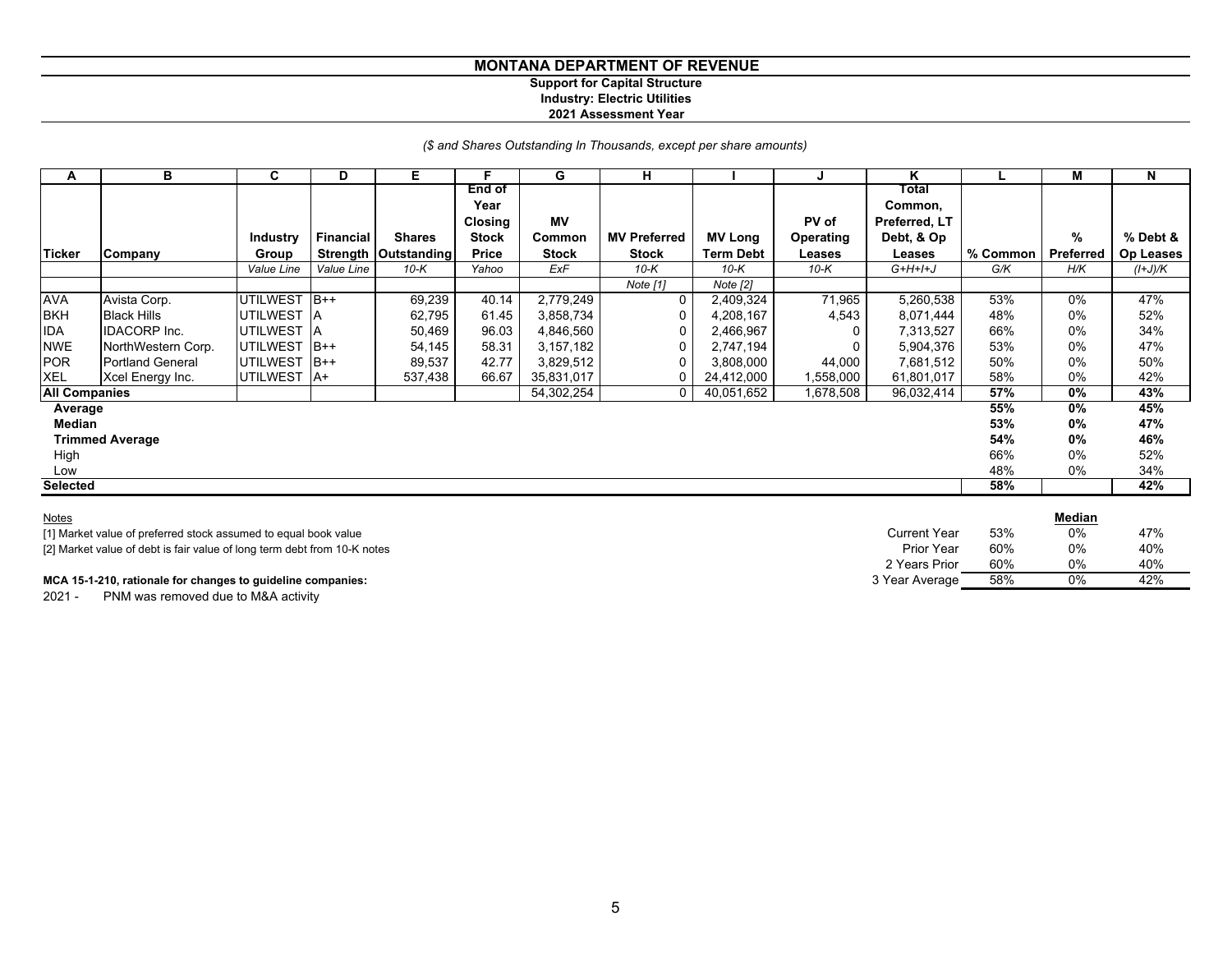#### **MONTANA DEPARTMENT OF REVENUE2021 Assessment Year Industry: Electric Utilities Capital Asset Pricing Model (CAPM)**

#### *k <sup>e</sup>= R <sup>f</sup><sup>+</sup>β x ERP*

|           |                                   | Ex Post | Ex Ante |
|-----------|-----------------------------------|---------|---------|
| $k_{e}$   | Cost of Equity                    | 8.34%   | 6.82%   |
| $R_f =$   | <b>Risk Free Rate</b>             | 1.45%   | 1.45%   |
| $\beta =$ | Beta                              | 0.95    | 0.95    |
| $ERP =$   | Equity Risk Premium $(R_m - R_f)$ | 7.25%   | 5.65%   |
| $R_m =$   | Market Rate of Return             | 8.70%   | 7.10%   |

#### **Risk Free Rate Measures (Rf):**

| The Value Line Investment Survey: Selection & Opinion [1]                                                                                                                                                                       |       |
|---------------------------------------------------------------------------------------------------------------------------------------------------------------------------------------------------------------------------------|-------|
| January 1, 2021 Page 701                                                                                                                                                                                                        |       |
| Selected Yields on Taxable U.S. Treasury Securities as of 12/21/20                                                                                                                                                              |       |
| $10$ -year                                                                                                                                                                                                                      | 0.95% |
| $30$ -year                                                                                                                                                                                                                      | 1.68% |
| Federal Reserve Statistical Release <sup>[2]</sup> and U.S. Department of the Treasury, Daily Treasury Yield Curve Rates <sup>[3]</sup><br>U.S. government securities, Treasury constant maturities, Nominal, December 31, 2020 |       |
| 10-year                                                                                                                                                                                                                         | 0.93% |
| $20$ -year                                                                                                                                                                                                                      | 1.45% |
| 30-year                                                                                                                                                                                                                         | 1.65% |
| <b>Risk Free Rate Selected</b>                                                                                                                                                                                                  | 1.45% |

#### <u>Notes</u>

[1] "Value Line Selection & Opinion", Value Line (January 3, 2020)

[2] https://www.federalreserve.gov/datadownload/Choose.aspx?rel=H.15

[3] https://www.treasury.gov/resource-center/data-chart-center/interest-rates/

#### **Ex Post - Equity Risk Premium Measures (ERP = Rm - Rf)**

| Duff & Phelps, 2021 Cost of Capital Navigator |                 |             |       |       |            |
|-----------------------------------------------|-----------------|-------------|-------|-------|------------|
|                                               |                 | $R_m^{[4]}$ | $R_m$ | $R_f$ | <b>ERP</b> |
| ERP "Historical" - Ex Post                    | Arithmetic Avg. | 8.70%       | 8.70% | 1.45% | 7.25%      |
| ERP "Supply-side" - Ex Post                   | Arithmetic Avg. | 7.45%       | 7.45% | 1.45% | 6.00%      |
| <b>Ex Post Equity Risk Premium Selected</b>   |                 | 8.70%       |       | 1.45% | 7.25%      |
|                                               |                 |             |       |       |            |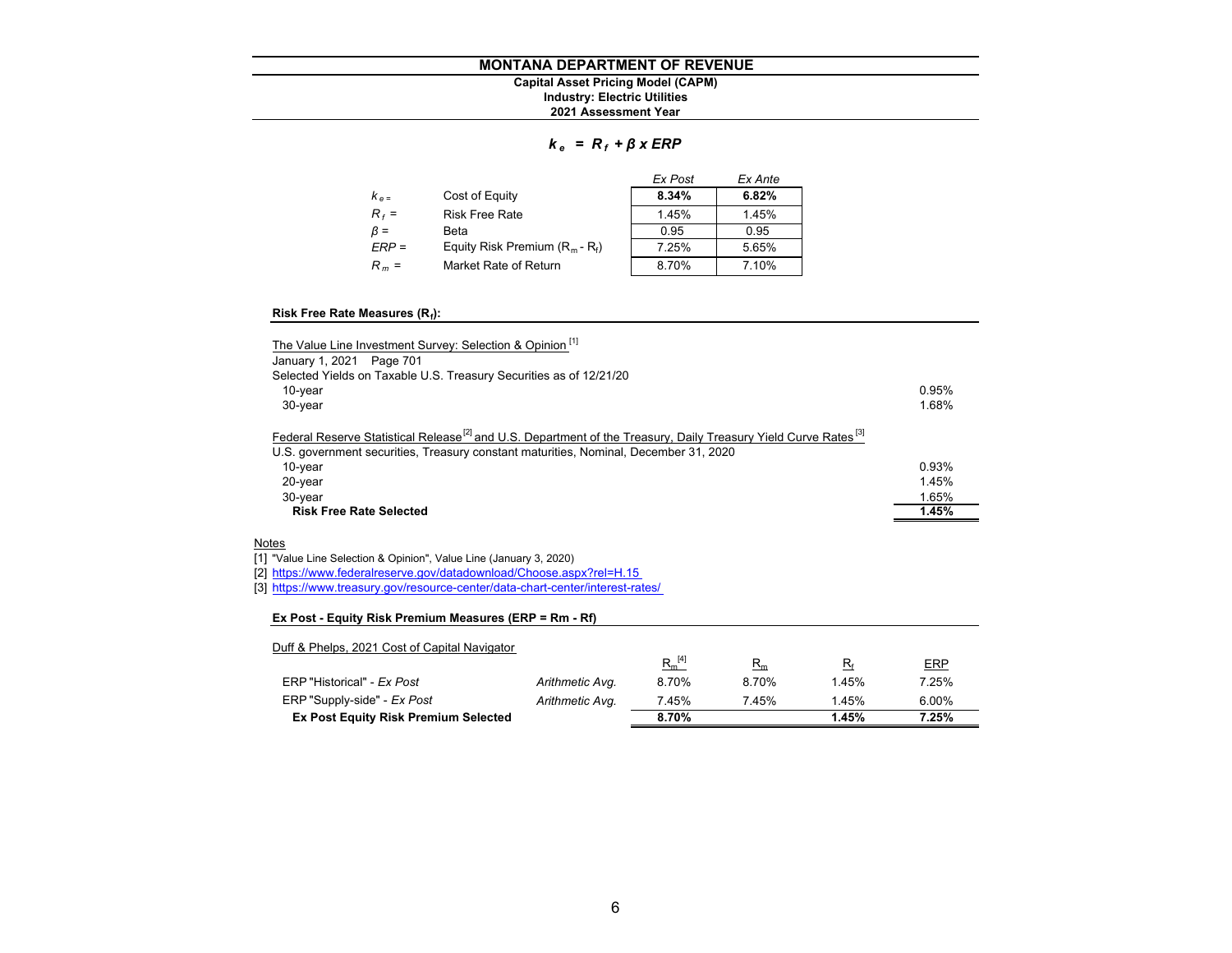# **Capital Asset Pricing Model (CAPM)**

**2021 Assessment Year Industry: Electric Utilities**

#### *k <sup>e</sup>= R <sup>f</sup><sup>+</sup>β x ERP*

| Ex Ante - Equity Risk Premium Measures (ERP = Rm - Rf) |  |  |
|--------------------------------------------------------|--|--|

| <b>Equity Risk Premium Selected</b>                       | 7.10%       |             | 1.45%       | 5.65%      |
|-----------------------------------------------------------|-------------|-------------|-------------|------------|
| Low                                                       | 6.17%       | 5.65%       |             | 4.72%      |
| <b>High</b>                                               | 7.44%       | 8.00%       |             | 5.99%      |
| Median                                                    | 6.39%       | 6.66%       |             | 5.22%      |
| Average                                                   | 6.67%       | 6.74%       |             | 5.29%      |
|                                                           | $R_m^{[4]}$ | $R_m$       | $R_{\rm f}$ | <b>ERP</b> |
| Implied Premium (FCFE with sustainable payout) - Ex Ante  | 6.39%       | 5.87%       | 0.93%       | 4.94%      |
| Implied Premium (FCFE) - Ex Ante                          | 6.17%       | 5.65%       | 0.93%       | 4.72%      |
|                                                           | $R_m^{[4]}$ | $R_{\rm m}$ | $R_{\rm f}$ | ERP        |
| Damodaran Implied ERP (Jan 5, 2021)                       |             |             |             |            |
| ERP "Conditional" - Ex Ante                               |             | 8.00%       | 2.50%       | 5.50%      |
|                                                           | $R_m^{[4]}$ | $R_m$       | $R_{\rm f}$ | <b>ERP</b> |
| Duff & Phelps, 2021 Cost of Capital Navigator             |             |             |             |            |
| ERP - Ex Ante                                             | 7.44%       | 7.44%       | 1.45%       | 5.99%      |
| DOR 3 Stage Dividend Growth Model, S & P 500, See Exhibit | $R_m^{[4]}$ | $R_m$       | $R_{\rm f}$ | <b>ERP</b> |

#### Notes

 $\overline{\left[4\right]}$   $\overline{\mathsf{R}_{\mathsf{m}}}$  estimated using selected Risk Free Rate ( $\overline{\mathsf{R}_{\mathsf{f}}}$ )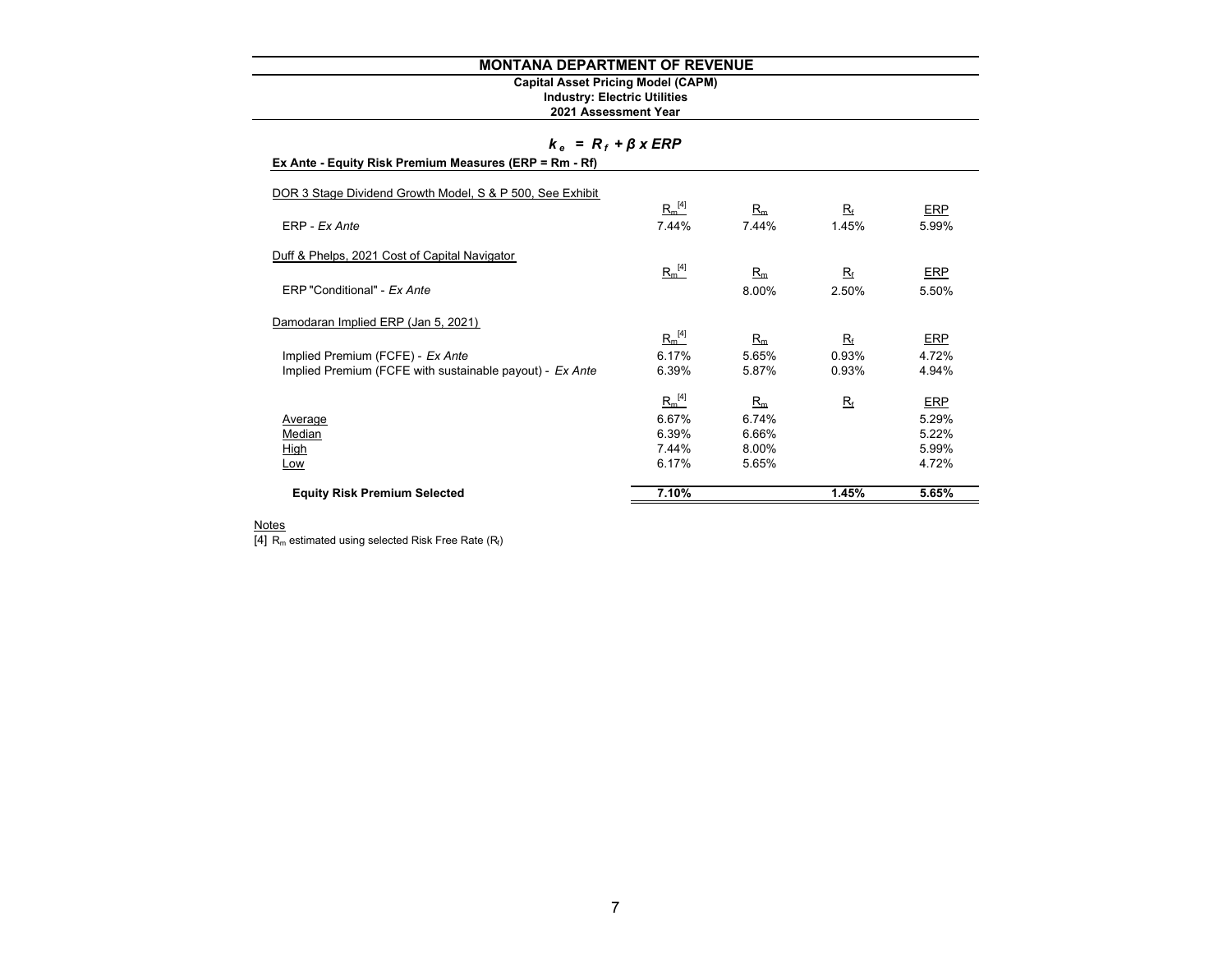**2021 Assessment Year Industry: Electric Utilities Support for Beta Selection in CAPM**

| A                      | в                       | C               | D                | Е                 |
|------------------------|-------------------------|-----------------|------------------|-------------------|
|                        |                         | <b>Industry</b> | <b>Financial</b> |                   |
| <b>Ticker</b>          | Company                 | Group           | <b>Strength</b>  | <b>Beta</b>       |
|                        |                         | Value Line      | Value Line       | <b>Value Line</b> |
| <b>AVA</b>             | Avista Corp.            | <b>UTILWEST</b> | $B++$            | 0.95              |
| <b>BKH</b>             | <b>Black Hills</b>      | <b>UTILWEST</b> | A                | 1.00              |
| <b>IIDA</b>            | <b>IDACORP</b> Inc.     | <b>UTILWEST</b> | A                | 0.80              |
| <b>NWE</b>             | NorthWestern Corp.      | <b>UTILWEST</b> | $B++$            | 0.95              |
| <b>POR</b>             | <b>Portland General</b> | <b>UTILWEST</b> | $B++$            | 0.90              |
| <b>XEL</b>             | Xcel Energy Inc.        | <b>UTILWEST</b> | ΙA+              | 0.80              |
| Average                |                         |                 |                  | 0.90              |
| <b>Median</b>          |                         |                 |                  | 0.93              |
| <b>Trimmed Average</b> |                         |                 |                  | 0.90              |
| High                   |                         |                 |                  | 1.00              |
| Low                    |                         |                 |                  | 0.80              |
| <b>Selected</b>        |                         |                 |                  | 0.95              |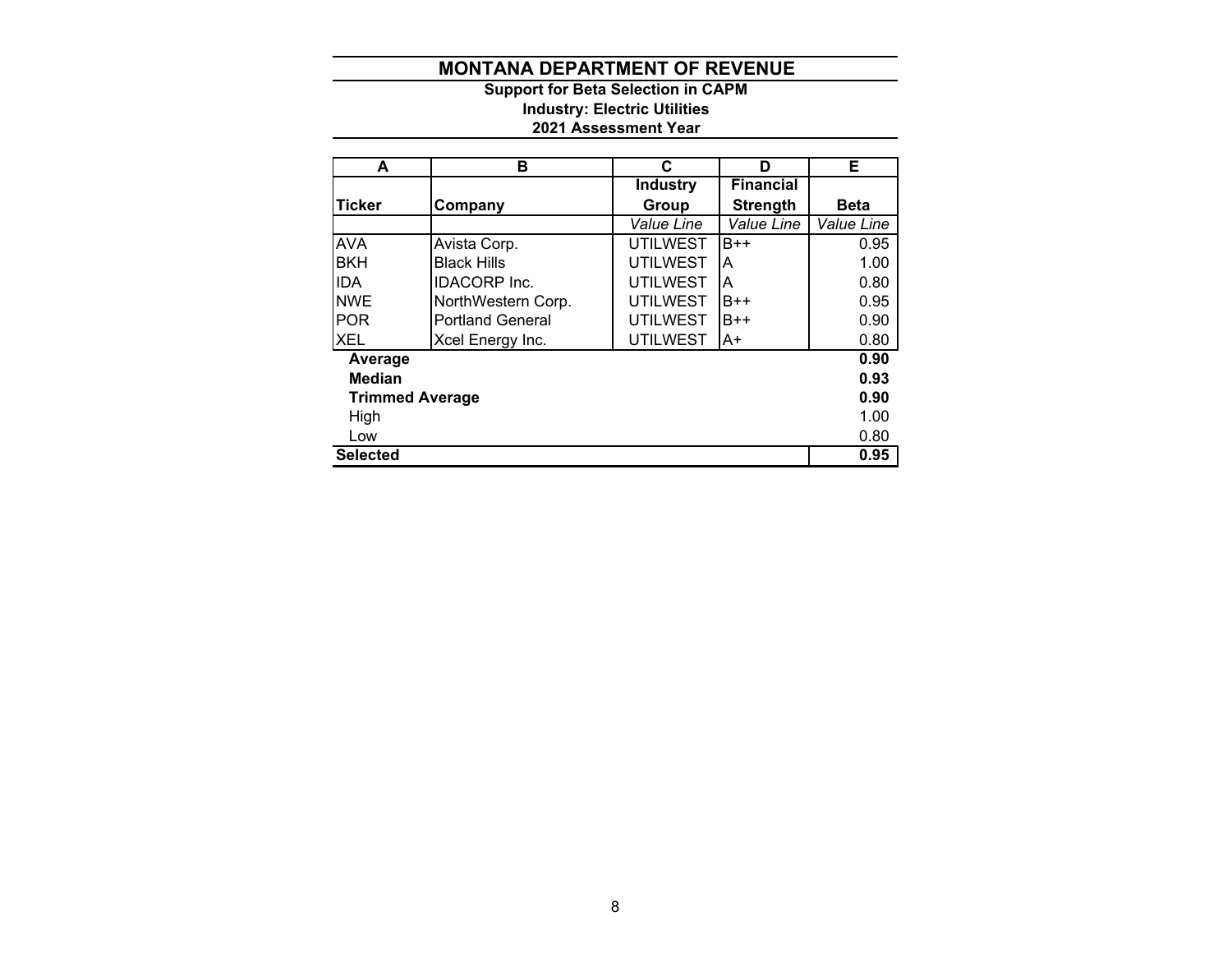#### **MONTANA DEPARTMENT OF REVENUE Inflation & Real Growth**

# **Industry: Electric Utilities**

#### **2021 Assessment Year**

|                                                   |                    |                             |                          | <b>Nominal Growth</b> |       |
|---------------------------------------------------|--------------------|-----------------------------|--------------------------|-----------------------|-------|
| A                                                 | в                  | C                           | D                        | Е                     | F     |
| <b>Source Description</b>                         | Inflation<br>(CPI) | <b>Real Growth</b><br>(GDP) | <b>Nominal</b><br>Growth | Low                   | High  |
| Livingston Survey <sup>[1]</sup>                  | 2.19%              | 2.21%                       | 4.40%                    |                       |       |
| Survey of Professional Forecasters <sup>[2]</sup> | 2.24%              | 2.27%                       | 4.51%                    |                       |       |
| Congressional Budget Office <sup>[3]</sup>        | 1.90%              | 3.70%                       | 5.60%                    |                       |       |
| Average                                           | 2.11%              | 2.73%                       | 4.84%                    |                       |       |
| Median                                            | 2.19%              | 2.27%                       | 4.46%                    |                       |       |
| High                                              | 2.24%              | 3.70%                       | 5.94%                    |                       |       |
| Low                                               | 1.90%              | 2.21%                       | 4.11%                    |                       |       |
| <b>Selected</b>                                   | 2.00%              | 2.50%                       | 4.50%                    | 4.11%                 | 5.94% |

| <b>Inflationary Trend Factors</b> |                  |                                              |                                             |                                   |                                              |                                       |
|-----------------------------------|------------------|----------------------------------------------|---------------------------------------------|-----------------------------------|----------------------------------------------|---------------------------------------|
| Year                              | Dec. CPI-U Index | Percent<br>Change<br>From<br><b>Previous</b> | Dec. to Dec.<br>Conversion<br><b>Factor</b> | Annual Avg.<br><b>CPI-U Index</b> | Percent<br>Change<br>From<br><b>Previous</b> | Annual<br><b>Conversion</b><br>Factor |
|                                   | Note [5]         | Note [6]                                     | <b>Note [7]</b>                             | Note [5]                          | Note [6]                                     | Note [7]                              |
| 2008                              | 210.228          |                                              | 1.2390                                      | 215.303                           |                                              | 1.2021                                |
| 2009                              | 215.949          | 2.6%                                         | 1.2062                                      | 214.537                           | $-0.4%$                                      | 1.2064                                |
| 2010                              | 219.179          | 1.5%                                         | 1.1884                                      | 218.056                           | 1.6%                                         | 1.1869                                |
| 2011                              | 225.672          | 2.9%                                         | 1.1542                                      | 224.939                           | 3.1%                                         | 1.1506                                |
| 2012                              | 229.601          | 1.7%                                         | 1.1345                                      | 229.594                           | 2.0%                                         | 1.1273                                |
| 2013                              | 233.049          | 1.5%                                         | 1.1177                                      | 232.957                           | 1.4%                                         | 1.1110                                |
| 2014                              | 234.812          | 0.8%                                         | 1.1093                                      | 236.736                           | 1.6%                                         | 1.0932                                |
| 2015                              | 236.525          | 0.7%                                         | 1.1013                                      | 237.017                           | 0.1%                                         | 1.0920                                |
| 2016                              | 241.432          | 2.0%                                         | 1.0789                                      | 240.007                           | 1.2%                                         | 1.0783                                |
| 2017                              | 246.524          | 2.1%                                         | 1.0566                                      | 245.120                           | 2.1%                                         | 1.0559                                |
| 2018                              | 251.233          | 1.9%                                         | 1.0368                                      | 251.107                           | 2.4%                                         | 1.0307                                |
| 2019                              | 256.974          | 2.2%                                         | 1.0136                                      | 255.657                           | 1.8%                                         | 1.0123                                |
| 2020                              | 260.474          | 1.3%                                         | 1.0000                                      | 258.811                           | 1.2%                                         | 1.0000                                |

<u>Notes</u>

[1] Federal Reserve Bank of Philadelphia The Livingston Survey December 18, 2020 Table 3 Inflation Rate and Real GDP mean

https://www.philadelphiafed.org/research-and-data/real-time-center/livingston-survey

[2] Federal Reserve Bank of Philadelphia Survey of Professional Forecasters February 12, 2021 Table 8 and Table 9 Average over next 10-Year mean

https://www.philadelphiafed.org/surveys-and-data/real-time-data-research/survey-of-professional-forecasters

[3] Congressional Budget Office, The Budget and Economic Outlook: 2021 to 2031, Table 2-1

https://www.cbo.gov/about/products/budget-economic-data#4

[5] Historical Consumer Price Index for All Urban Consumers (CPI-U): U.S. city average, all items, index averages (1982-84=100, unless otherwise noted)

https://www.bls.gov/cpi/tables/supplemental-files/historical-cpi-u-202001.pdf

[6] (Row year - Previous Year) / Row Year

[7] Most current year / Row year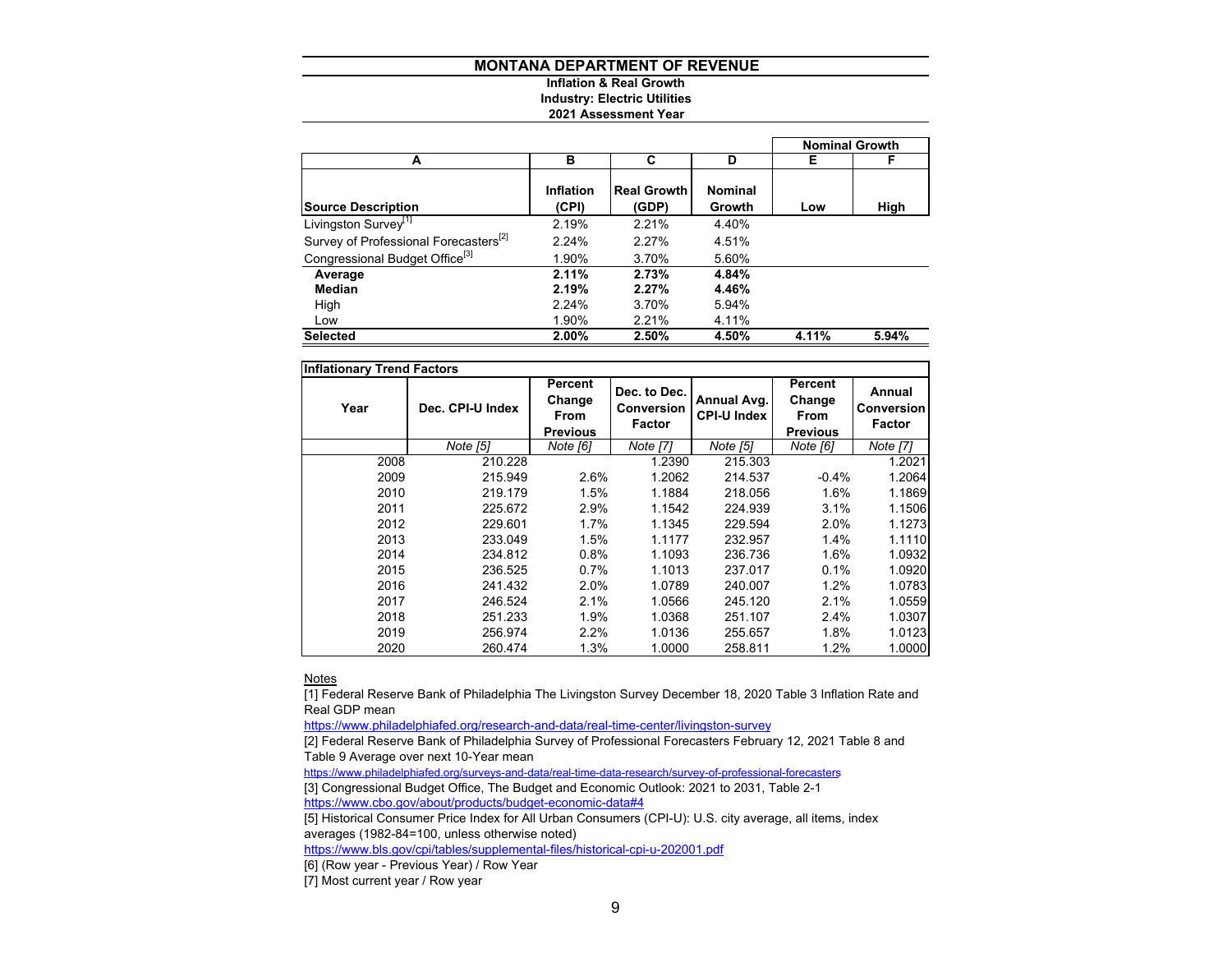# **3 Stage Dividend Discount Model (DDM)**

**Industry: Electric Utilities**

#### **2021 Assessment Year**

 $k_e = (D_1 / P_0) + g$ 

- **k<sub>e</sub>** = Cost of Equity
- **D<sub>1</sub>** = Expected Dividend
- **P<sub>0</sub>** = Current Price Per Share
- **g =** Sustainable Long-Term Growth

| A                      | В                       | C                     | D                        | Е.                     | F                          | G                          | н                     |                       |
|------------------------|-------------------------|-----------------------|--------------------------|------------------------|----------------------------|----------------------------|-----------------------|-----------------------|
|                        |                         | 2020                  | <b>2021 Est</b>          |                        | <b>Sustainable</b>         | <b>Sustainable</b>         | <b>Cost of Equity</b> | <b>Cost of Equity</b> |
|                        |                         | <b>Year End Stock</b> | Div'ds Decl'd            | <b>Expected Equity</b> | Long-Term                  | Long-Term                  | <b>Dividend</b>       | <b>Earnings</b>       |
| <b>Ticker</b>          | Company                 | <b>Price</b>          | per sh                   | <b>Payout Yield</b>    | Growth Rate <sup>[1]</sup> | Growth Rate <sup>[1]</sup> | Growth                | Growth                |
|                        |                         | Yahoo                 | <i><b>Value Line</b></i> | D/C                    | <b>Dividends</b>           | Earnings                   | E+F                   | $E+G$                 |
|                        |                         | P <sub>0</sub>        | $D_{1}$                  | $D_1/P_0$              | g                          | g                          | $k_e$                 | $k_e$                 |
| <b>AVA</b>             | Avista Corp.            | 40.14                 | 1.68                     | 4.19%                  | 4.35%                      | 5.28%                      | 8.53%                 | 9.46%                 |
| <b>BKH</b>             | <b>Black Hills</b>      | 61.45                 | 2.31                     | 3.76%                  | 5.22%                      | 4.18%                      | 8.98%                 | 7.94%                 |
| <b>IDA</b>             | <b>IDACORP</b> Inc.     | 96.03                 | 2.89                     | 3.01%                  | 5.40%                      | 5.22%                      | 8.41%                 | 8.23%                 |
| <b>NWE</b>             | NorthWestern Corp.      | 58.31                 | 2.48                     | 4.25%                  | 4.01%                      | 4.53%                      | 8.27%                 | 8.78%                 |
| <b>POR</b>             | <b>Portland General</b> | 42.77                 | 1.68                     | 3.93%                  | 5.25%                      | 4.37%                      | 9.17%                 | 8.30%                 |
| <b>XEL</b>             | Xcel Energy Inc.        | 66.67                 | 1.82                     | 2.73%                  | 4.97%                      | 5.03%                      | 7.70%                 | 7.76%                 |
| Average                |                         |                       |                          |                        |                            |                            | 8.51%                 | 8.41%                 |
| <b>Median</b>          |                         |                       |                          |                        |                            |                            | 8.47%                 | 8.26%                 |
| <b>Trimmed Average</b> |                         |                       |                          |                        |                            |                            | 8.55%                 | 8.31%                 |
| High                   |                         |                       |                          |                        |                            |                            | 9.17%                 | 9.46%                 |
| Low                    |                         |                       |                          |                        |                            |                            | 7.70%                 | 7.76%                 |
| <b>Selected</b>        |                         |                       |                          |                        |                            |                            | 8.50%                 | 8.30%                 |

#### <u>Notes</u>

[1] From worksheet: DDM Sustainable Long-Term Growth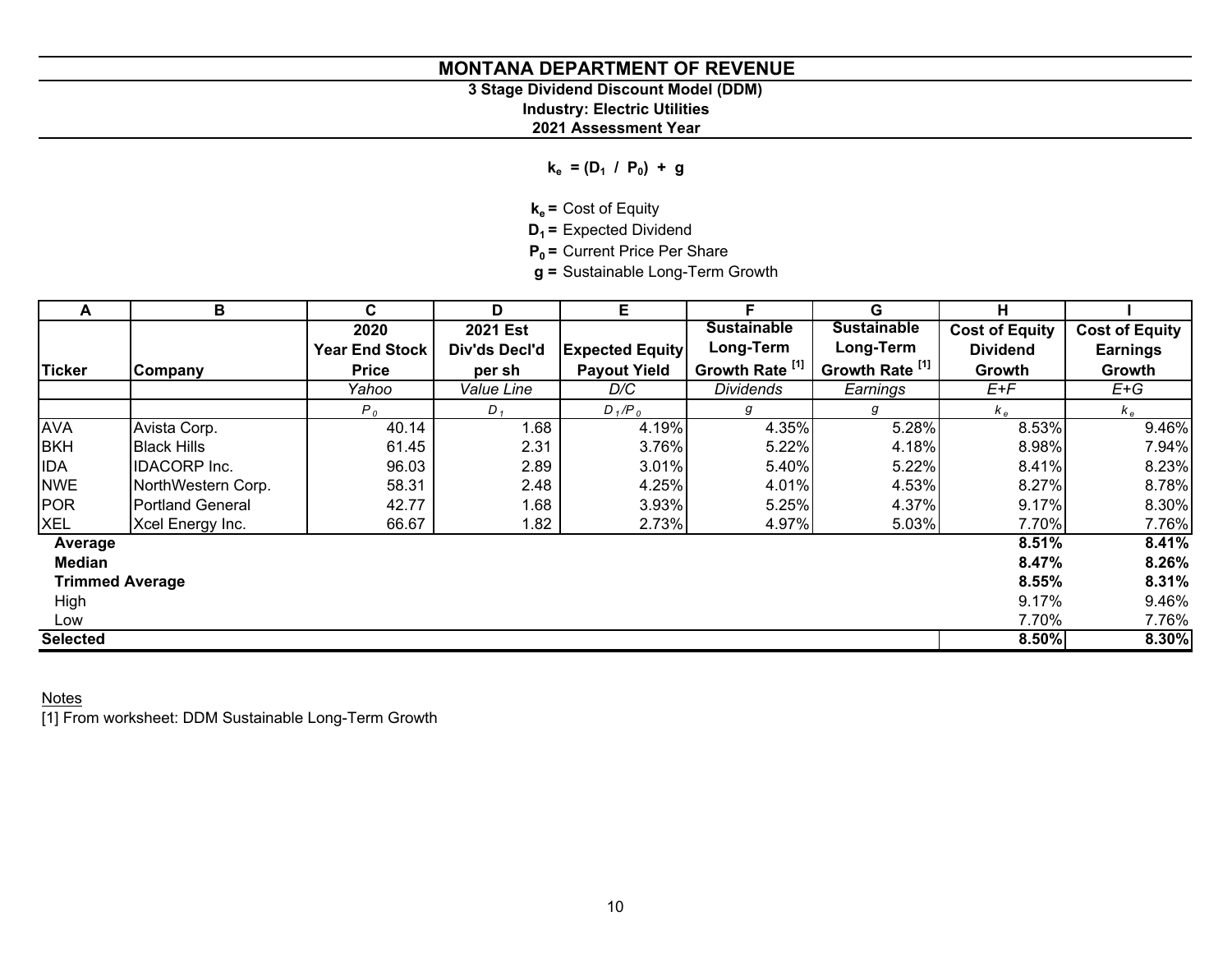# **Support for DDM - Short Term Growth Rate Calculations Industry: Electric Utilities 2021 Assessment Year**

| A             | в                       | С                    |                 |                 |               | G                 |
|---------------|-------------------------|----------------------|-----------------|-----------------|---------------|-------------------|
|               |                         | <b>End of Year</b>   | Div'ds Decl'd   | <b>Expected</b> | Div'ds Decl'd | <b>Short-Term</b> |
|               |                         | <b>Closing Stock</b> | per sh          | <b>Dividend</b> | per sh        | Growth            |
| <b>Ticker</b> | Company                 | <b>Price</b>         | <b>2021 Est</b> | Yield           | 2023-2025 Est | Rate              |
|               |                         | Yahoo                | Value Line      | D/C             | Value Line    | Note [1]          |
| <b>AVA</b>    | Avista Corp.            | 40.14                | 1.68            | 4.19%           | 1.90          | 4.19%             |
| <b>BKH</b>    | <b>Black Hills</b>      | 61.45                | 2.31            | 3.76%           | 2.75          | 5.98%             |
| <b>IDA</b>    | <b>IDACORP</b> Inc.     | 96.03                | 2.89            | 3.01%           | 3.50          | 6.59%             |
| <b>NWE</b>    | NorthWestern Corp.      | 58.31                | 2.48            | 4.25%           | 2.75          | 3.50%             |
| POR           | <b>Portland General</b> | 42.77                | 1.68            | 3.93%           | 2.00          | 5.98%             |
| <b>XEL</b>    | Xcel Energy Inc.        | 66.67                | 1.82            | 2.73%           | 2.15          | 5.71%             |

| A          | в                   |                     |                     |                   |
|------------|---------------------|---------------------|---------------------|-------------------|
|            |                     | <b>Earnings per</b> | <b>Earnings per</b> | <b>Short-Term</b> |
|            |                     | share               | share               | Growth            |
| Ticker     | <b>Company</b>      | <b>2021 Est</b>     | 2023-2025 Est       | Rate              |
|            |                     | Value Line          | Value Line          | Note [1]          |
| <b>AVA</b> | Avista Corp.        | 2.10                | 2.50                | 5.98%             |
| <b>BKH</b> | <b>Black Hills</b>  | 3.80                | 4.25                | 3.80%             |
| <b>IDA</b> | <b>IDACORP</b> Inc. | 4.80                | 5.75                | 6.20%             |
| <b>NWE</b> | NorthWestern Corp.  | 3.50                | 4.00                | 4.55%             |
| <b>POR</b> | Portland General    | 2.65                | 3.00                | 4.22%             |
| <b>XEL</b> | Xcel Energy Inc.    | 2.95                | 3.50                | 5.86%             |

<u>Notes</u>

[1] 4 year compound annual growth rate (CAGR) - 3 periods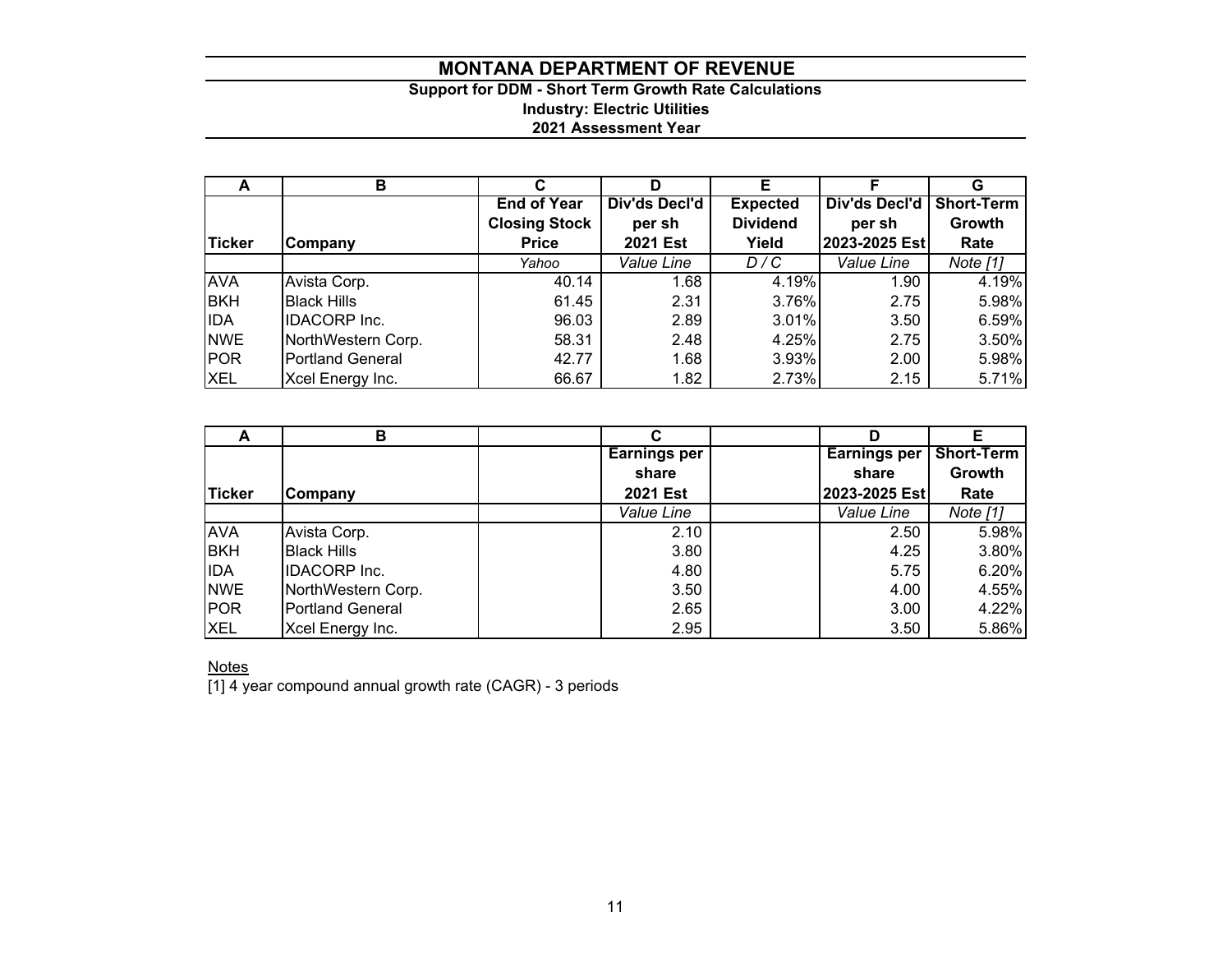#### **Support for DDM - Sustainable Long Term Growth**

**Industry: Electric Utilities**

**2021 Assessment Year**

|            | Dividend Growth Rate    |                                          |                                                                           |                                                      |                          |                                                   |                                                                         | Stage 1                      |       |                |       |       |       |
|------------|-------------------------|------------------------------------------|---------------------------------------------------------------------------|------------------------------------------------------|--------------------------|---------------------------------------------------|-------------------------------------------------------------------------|------------------------------|-------|----------------|-------|-------|-------|
| Ticker     | Company                 | <b>Year End</b><br><b>Stock</b><br>Price | <b>Expected</b><br><b>Short-Term</b><br><b>Dividend</b><br>Growth<br>Rate | Expected<br>Long-Term   Expected  <br>Growth<br>Rate | <b>Dividend</b><br>Yield | Internal<br>Rate of<br>Return                     | Implied<br><b>Sustainable</b><br>Long-Term<br><b>Growth Rate</b><br>(g) | <b>Initial</b><br>Investment | $D_1$ | D <sub>2</sub> | $D_3$ | $D_4$ | $D_5$ |
|            |                         | Yahoo                                    | Note [1]                                                                  | Note [2]                                             | $D_1/P_0$                | $Ke = IRR$ of<br>D <sub>1</sub> :D <sub>500</sub> | $q = IRR - Div.$<br>Yield                                               |                              |       |                |       |       |       |
| <b>AVA</b> | Avista Corp.            | 40.14                                    | 4.19%                                                                     | 4.50%                                                | 4.19%                    | 8.53%                                             | 4.35%                                                                   | (40.14)                      | 1.68  | 1.75           | 1.82  | 1.90  | 1.98  |
| <b>BKH</b> | <b>Black Hills</b>      | 61.45                                    | 5.98%                                                                     | 4.50%                                                | 3.76%                    | 8.98%                                             | 5.22%                                                                   | (61.45)                      | 2.31  | 2.45           | 2.59  | 2.75  | 2.91  |
| <b>IDA</b> | <b>IDACORP</b> Inc.     | 96.03                                    | 6.59%                                                                     | 4.50%                                                | 3.01%                    | 8.41%                                             | 5.40%                                                                   | (96.03)                      | 2.89  | 3.08           | 3.28  | 3.50  | 3.73  |
| <b>NWE</b> | NorthWestern Corp.      | 58.31                                    | 3.50%                                                                     | 4.50%                                                | 4.25%                    | 8.27%                                             | 4.01%                                                                   | (58.31)                      | 2.48  | 2.57           | 2.66  | 2.75  | 2.85  |
| <b>POR</b> | <b>Portland General</b> | 42.77                                    | 5.98%                                                                     | 4.50%                                                | 3.93%                    | 9.17%                                             | 5.25%                                                                   | (42.77)                      | 1.68  | 1.78           | 1.89  | 2.00  | 2.12  |
| XEL        | Xcel Energy Inc.        | 66.67                                    | 5.71%                                                                     | 4.50%                                                | 2.73%                    | 7.70%                                             | 4.97%                                                                   | (66.67)                      | 1.82  | 1.92           | 2.03  | 2.15  | 2.27  |

|            | Earnings Growth Rate    | Stage 1                                         |                                                             |                                                           |                          |                                    |                                                                  |                              |       |                |       |       |       |
|------------|-------------------------|-------------------------------------------------|-------------------------------------------------------------|-----------------------------------------------------------|--------------------------|------------------------------------|------------------------------------------------------------------|------------------------------|-------|----------------|-------|-------|-------|
| Ticker     | Company                 | <b>Year End</b><br><b>Stock</b><br><b>Price</b> | <b>Expected</b><br>Short-Term<br>Earnings<br>Growth<br>Rate | <b>Expected</b><br>Long-Term   Expected<br>Growth<br>Rate | <b>Dividend</b><br>Yield | Internal<br>Rate of<br>Return      | Implied<br><b>Sustainable</b><br>Long-Term<br>Growth Rate<br>(g) | <b>Initial</b><br>Investment | $D_1$ | D <sub>2</sub> | $D_3$ | $D_4$ | $D_5$ |
|            |                         | Yahoo                                           | Note [1]                                                    | Note [2]                                                  | $D_1/P_0$                | $Ke = IRR$ of<br>$D_1$ : $D_{500}$ | $q = IRR - Div.$<br>Yield                                        |                              |       |                |       |       |       |
| <b>AVA</b> | Avista Corp.            | 40.14                                           | 5.98%                                                       | 4.50%                                                     | 4.19%                    | 9.46%                              | 5.28%                                                            | (40.14)                      | 1.68  | 1.78           | 1.89  | 2.00  | 2.12  |
| <b>BKH</b> | <b>Black Hills</b>      | 61.45                                           | 3.80%                                                       | 4.50%                                                     | 3.76%                    | 7.94%                              | 4.18%                                                            | (61.45)                      | 2.31  | 2.40           | 2.49  | 2.58  | 2.68  |
| <b>IDA</b> | <b>IDACORP</b> Inc.     | 96.03                                           | 6.20%                                                       | 4.50%                                                     | 3.01%                    | 8.23%                              | 5.22%                                                            | (96.03)                      | 2.89  | 3.07           | 3.26  | 3.46  | 3.68  |
| <b>NWE</b> | NorthWestern Corp.      | 58.31                                           | 4.55%                                                       | 4.50%                                                     | 4.25%                    | 8.78%                              | 4.53%                                                            | (58.31)                      | 2.48  | 2.59           | 2.71  | 2.83  | 2.96  |
| <b>POR</b> | <b>Portland General</b> | 42.77                                           | 4.22%                                                       | 4.50%                                                     | 3.93%                    | 8.30%                              | 4.37%                                                            | (42.77)                      | 1.68  | 1.75           | 1.82  | 1.90  | 1.98  |
| <b>XEL</b> | Xcel Energy Inc.        | 66.67                                           | 5.86%                                                       | 4.50%                                                     | 2.73%                    | 7.76%                              | 5.03%                                                            | (66.67)                      | 1.82  | 1.93           | 2.04  | 2.16  | 2.29  |

#### Notes

[1] From worksheet: DDM Short Term Growth Rate Calculations

[2] From worksheet: Inflation & Real Growth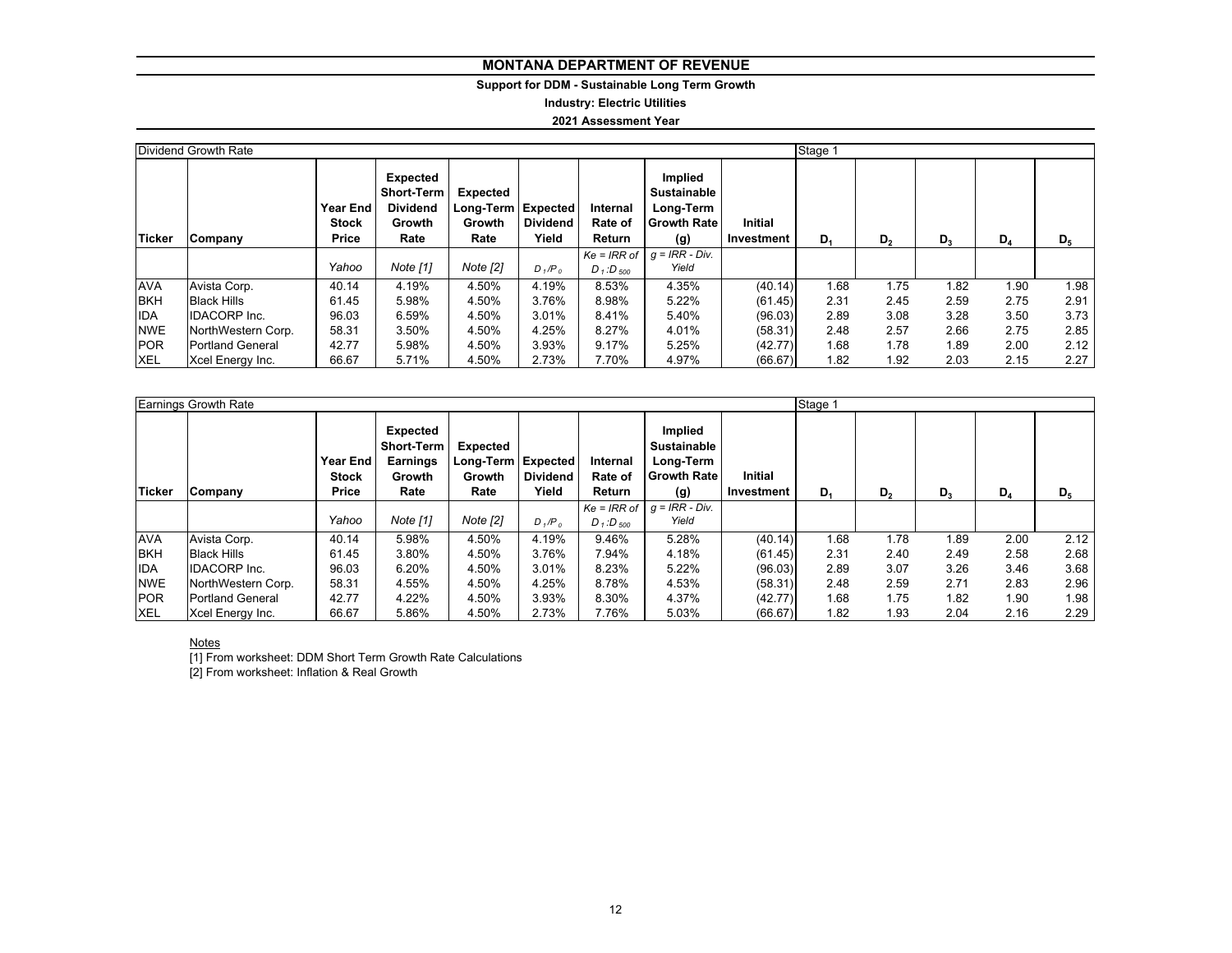# **Support for DDM - Sustainable Long Term Growth**

**Industry: Electric Utilities**

#### **2021 Assessment Year**

|            | Dividend Stage 2<br>Stage 3 |                |       |       |          |          |          |          |          |          |          |          |          |          |          |          |          |                |
|------------|-----------------------------|----------------|-------|-------|----------|----------|----------|----------|----------|----------|----------|----------|----------|----------|----------|----------|----------|----------------|
| Ticker     | $D_6$                       | D <sub>7</sub> | $D_8$ | $D_9$ | $D_{10}$ | $D_{11}$ | $D_{12}$ | $D_{13}$ | $D_{14}$ | $D_{15}$ | $D_{16}$ | $D_{17}$ | $D_{18}$ | $D_{19}$ | $D_{20}$ | $D_{21}$ | $D_{22}$ | $D_{500}$      |
|            |                             |                |       |       |          |          |          |          |          |          |          |          |          |          |          |          |          |                |
|            |                             |                |       |       |          |          |          |          |          |          |          |          |          |          |          |          |          |                |
| <b>AVA</b> | 2.06                        | 2.15           | 2.24  | 2.33  | 2.43     | 2.54     | 2.64     | 2.75     | 2.87     | 2.99     | 3.12     | 3.25     | 3.38     | 3.53     | 3.67     | 3.84     | 4.01     | 5,506,970,169  |
| <b>BKH</b> | 3.09                        | 3.27           | 3.46  | 3.66  | 3.88     | 4.11     | 4.35     | 4.61     | 4.88     | 5.16     | 5.47     | 5.79     | 6.13     | 6.49     | 6.87     | 7.18     | 7.50     | 10,301,776,014 |
| <b>IDA</b> | 3.97                        | 4.23           | 4.50  | 4.79  | 5.10     | 5.43     | 5.78     | 6.15     | 6.55     | 6.97     | 7.42     | 7.90     | 8.41     | 8.95     | 9.53     | 9.96     | 10.41    | 14,286,765,213 |
| <b>NWE</b> | 2.95                        | 3.05           | 3.16  | 3.28  | 3.39     | 3.51     | 3.64     | 3.77     | 3.90     | 4.04     | 4.19     | 4.34     | 4.49     | 4.65     | 4.82     | 5.03     | 5.26     | 7,222,575,239  |
| <b>POR</b> | 2.24                        | 2.38           | 2.52  | 2.66  | 2.82     | 2.99     | 3.16     | 3.35     | 3.55     | 3.76     | 3.98     | 4.21     | 4.46     | 4.72     | 5.00     | 5.22     | 5.46     | 7,492,200,738  |
| <b>XEL</b> | 2.40                        | 2.54           | 2.68  | 2.83  | 2.99     | 3.16     | 3.33     | 3.52     | 3.72     | 3.93     | 4.15     | 4.39     | 4.63     | 4.89     | 5.17     | 5.40     | 5.64     | 7,748,834,117  |

|               | Earnings Stage 2 |      |       |       |          |          |          |          |          |          |          |          |          |          | Stage 3  |          |          |                |
|---------------|------------------|------|-------|-------|----------|----------|----------|----------|----------|----------|----------|----------|----------|----------|----------|----------|----------|----------------|
| <b>Ticker</b> | $D_{6}$          | D,   | $D_8$ | $D_9$ | $D_{10}$ | $D_{11}$ | $D_{12}$ | $D_{13}$ | $D_{14}$ | $D_{15}$ | $D_{16}$ | $D_{17}$ | $D_{18}$ | $D_{19}$ | $D_{20}$ | $D_{21}$ | $D_{22}$ | $D_{500}$      |
|               |                  |      |       |       |          |          |          |          |          |          |          |          |          |          |          |          |          |                |
| <b>AVA</b>    | 2.24             | 2.38 | 2.52  | 2.66  | 2.82     | 2.99     | 3.16     | 3.35     | 3.55     | 3.76     | 3.98     | 4.21     | 4.46     | 4.72     | 5.00     | 5.22     | 5.46     | 7,492,200,738  |
| <b>BKH</b>    | 2.78             | 2.89 | 3.00  | 3.12  | 3.24     | 3.36     | 3.49     | 3.63     | 3.77     | 3.91     | 4.06     | 4.22     | 4.38     | 4.55     | 4.72     | 4.94     | 5.16     | 7,082,536,654  |
| <b>IDA</b>    | 3.90             | 4.14 | 4.39  | 4.66  | 4.94     | 5.24     | 5.56     | 5.90     | 6.26     | 6.64     | 7.05     | 7.47     | 7.93     | 8.41     | 8.93     | 9.33     | 9.75     | 13,379,688,038 |
| <b>NWE</b>    | 3.10             | 3.24 | 3.39  | 3.54  | 3.70     | 3.87     | 4.05     | 4.23     | 4.42     | 4.62     | 4.83     | 5.05     | 5.28     | 5.52     | 5.77     | 6.03     | 6.31     | 8,656,435,893  |
| <b>POR</b>    | 2.07             | 2.15 | 2.25  | 2.34  | 2.44     | 2.54     | 2.65     | 2.76     | 2.88     | 3.00     | 3.13     | 3.26     | 3.40     | 3.55     | 3.70     | 3.86     | 4.04     | 5,539,859,023  |
| <b>XEL</b>    | 2.42             | 2.56 | 2.71  | 2.86  | 3.03     | 3.20     | 3.39     | 3.58     | 3.79     | 4.01     | 4.24     | 4.48     | 4.74     | 5.02     | 5.31     | 5.54     | 5.79     | 7,952,748,059  |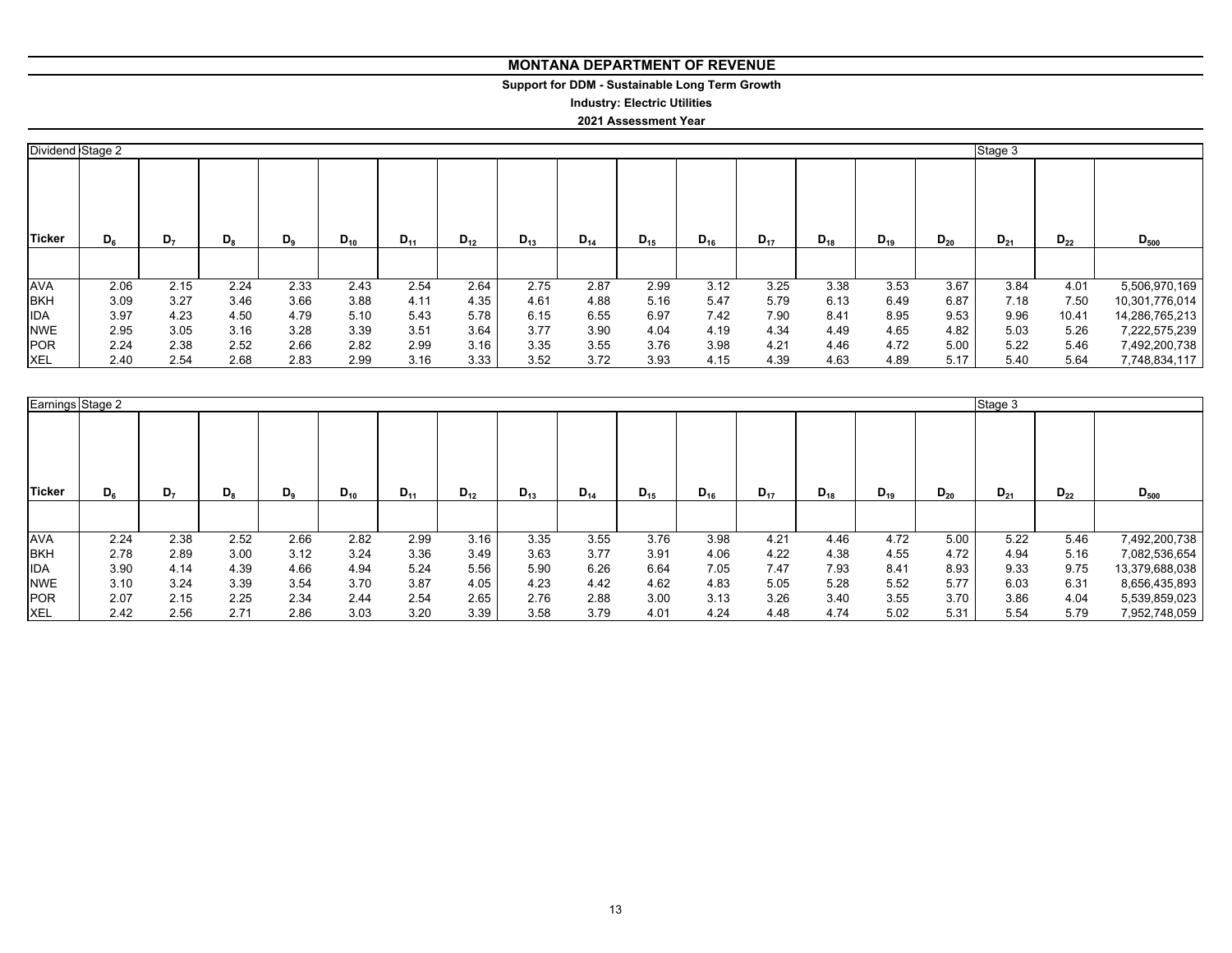#### **Support for Yield Capitalization Rate - Debt Rating Industry: Electric Utilities 2021 Assessment Year**

| A               | в                       | C               | D                | Е                | F              |
|-----------------|-------------------------|-----------------|------------------|------------------|----------------|
|                 |                         |                 |                  | Moody's          |                |
|                 |                         | <b>Industry</b> | <b>Financial</b> | <b>Long Term</b> | <b>Numeric</b> |
| <b>Ticker</b>   | Company                 | Group           | <b>Strength</b>  | Rating           | Rating         |
|                 |                         | Value Line      | Value Line       | Moodys.com       |                |
|                 |                         |                 |                  |                  |                |
| <b>AVA</b>      | Avista Corp.            | UTILWEST        | $B++$            | Baa2             | 9              |
| <b>BKH</b>      | <b>Black Hills</b>      | UTILWEST        | ΙA               | Baa2             | 9              |
| IDA.            | <b>IDACORP</b> Inc.     | UTILWEST        | ΙA               | Baa1             | 8              |
| <b>NWE</b>      | NorthWestern Corp.      | UTILWEST        | $B++$            | Baa2             | 9              |
| <b>POR</b>      | <b>Portland General</b> | UTILWEST        | $B++$            | A <sub>3</sub>   |                |
| <b>XEL</b>      | Xcel Energy Inc.        | <b>UTILWEST</b> | lA+              | Baa1             | 8              |
| Average         |                         |                 |                  |                  | 8              |
| <b>Median</b>   |                         |                 |                  |                  | 9              |
|                 | <b>Trimmed Average</b>  |                 |                  |                  | 9              |
| High            |                         |                 |                  |                  | 9              |
| Low             |                         |                 |                  |                  |                |
| <b>Selected</b> |                         |                 |                  | Baa2             | 9              |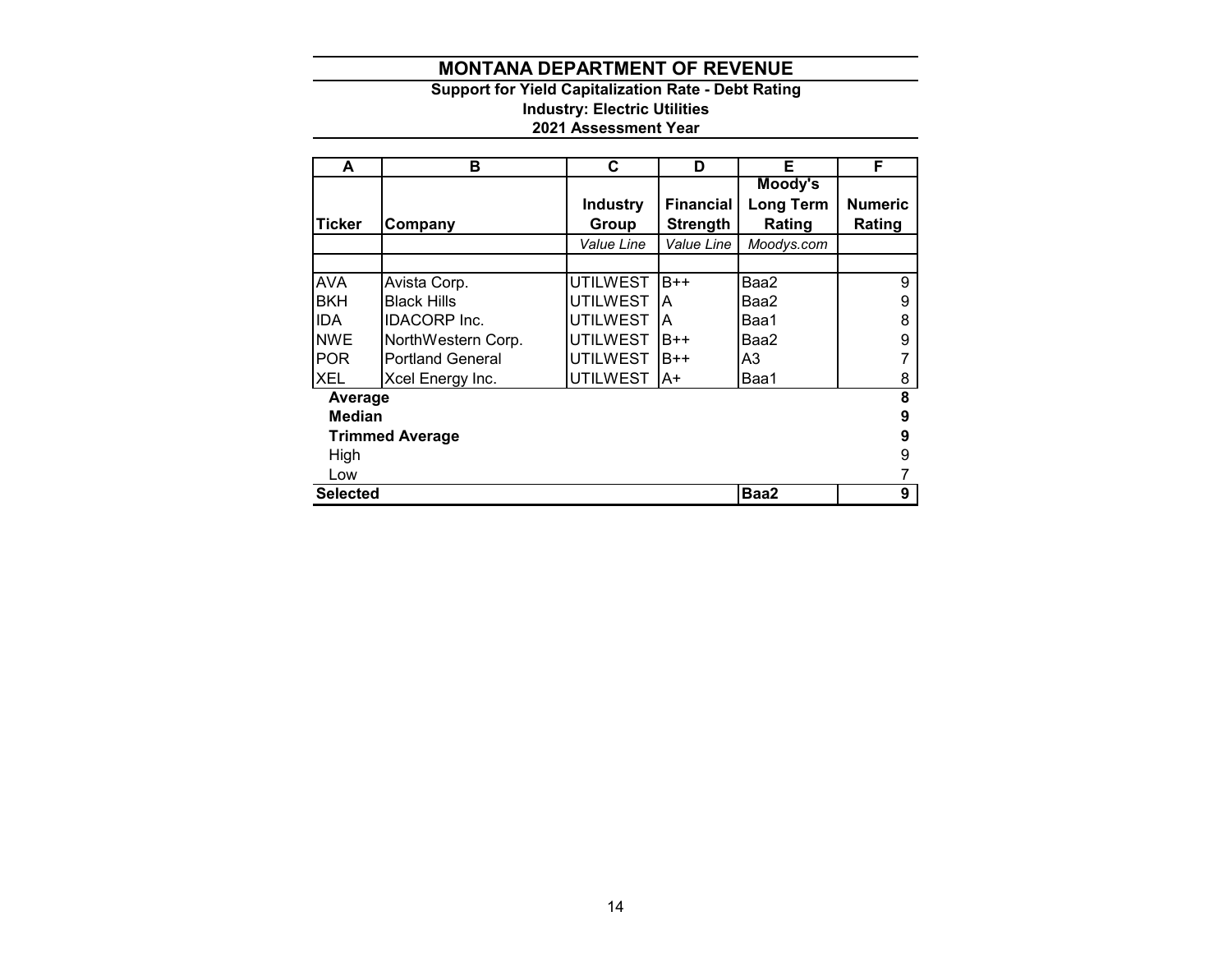#### **Support for Direct Capitalization - Equity Capitalization Rates**

**2021 Assessment Year Industry: Electric Utilities**

| A             | в                       | C            |                    | Е.                   |                        | G     | н               |       |                                                | n             |                                                               | М             | N          | O               | Р             | Q          | R           |
|---------------|-------------------------|--------------|--------------------|----------------------|------------------------|-------|-----------------|-------|------------------------------------------------|---------------|---------------------------------------------------------------|---------------|------------|-----------------|---------------|------------|-------------|
|               |                         |              |                    |                      |                        |       |                 |       |                                                |               |                                                               |               | Ke         |                 |               |            |             |
|               |                         | End of       |                    |                      |                        |       |                 |       |                                                |               |                                                               |               | Estimate - | Ke              |               |            |             |
|               |                         | Year         |                    |                      |                        |       | Ke              | Ke    |                                                |               |                                                               |               | Cash       | <b>Estimate</b> |               |            |             |
|               |                         | Closing      |                    |                      |                        |       | Estimate -      |       | Estimate - VL Historic                         | <b>VL Est</b> |                                                               | <b>VL Est</b> | Flow       | Cash            | <b>Market</b> | Book       |             |
|               |                         | <b>Stock</b> | <b>VL Historic</b> |                      | VL Historic VL Est P/E |       | <b>Earnings</b> |       | Earnings   Cash Flow   Cash Flow   VL Historic |               |                                                               | <b>P/CF</b>   | (Hist.     | low (Est.       | Value         | Value      |             |
| <b>Ticker</b> | Company                 | Price        | <b>EPS</b>         | VL Est EPS P/E Ratio |                        | Ratio |                 |       |                                                |               | (Hist. P/E)   (Est. P/E)   Per Share   Per Share   P/CF Ratio | Ratio         | P(CF)      | P(CF)           | of Equity     | of Equity  | <b>MTBR</b> |
|               |                         | Yahoo        | Value Line         | Value Line           | C/D                    | C/E   | 1/F             | 1/G   | Value Line                                     | Value Line    | C/J                                                           | C/K           | 1/L        | 1/M             | Price x Shrs  | Value Line | P/Q         |
| <b>AVA</b>    | Avista Corp.            | 40.14        | 1.90               | 2.10                 | 21.13                  | 19.11 | 4.73%           | 5.23% | 5.16                                           | 5.40          | 7.78                                                          | 7.43          | 12.86%     | 13.45%          | 2,779,249     | 2,029,700  | 1.37        |
| <b>BKH</b>    | <b>Black Hills</b>      | 61.45        | 3.73               | 3.80                 | 16.47                  | 16.17 | 6.07%           | 6.18% | 7.02                                           | 7.30          | 8.75                                                          | 8.42          | 11.42%     | 11.88%          | 3,858,734     | 2,362,100  | 1.63        |
| IDA           | <b>IDACORP</b> Inc.     | 96.03        | 4.69               | 4.80                 | 20.48                  | 20.01 | 4.88%           | 5.00% | 8.19                                           | 8.40          | 11.73                                                         | 11.43         | 8.53%      | 8.75%           | 4,846,560     | 2,560,000  | 1.89        |
| <b>NWE</b>    | NorthWestern Corp.      | 58.31        | 3.07               | 3.50                 | 18.99                  | 16.66 | 5.26%           | 6.00% | 6.72                                           | 7.25          | 8.68                                                          | 8.04          | 11.52%     | 12.43%          | 3,157,182     | 2,079,100  | 1.52        |
| <b>POR</b>    | <b>Portland General</b> | 42.77        | 1.72               | 2.65                 | 24.87                  | 16.14 | 4.02%           | 6.20% | 6.80                                           | 7.50          | 6.29                                                          | 5.70          | 15.90%     | 17.54%          | 3,829,512     | 2,613,000  | 1.47        |
| <b>XEL</b>    | Xcel Energy Inc.        | 66.67        | 2.78               | 2.95                 | 23.98                  | 22.60 | 4.17%           | 4.42% | 6.61                                           | 7.20          | 10.09                                                         | 9.26          | 9.91%      | 10.80%          | 35,831,017    | 14,575,000 | 2.46        |
| Average       |                         |              |                    |                      | 20.99                  | 18.45 | 4.86%           | 5.51% |                                                |               | 8.89                                                          | 8.38          | 11.69%     | 12.47%          |               |            | 1.72        |
| Median        |                         |              |                    |                      | 20.80                  | 17.89 | 4.81%           | 5.62% |                                                |               | 8.72                                                          | 8.23          | 11.47%     | 12.16%          |               |            | 1.58        |
|               | <b>Trimmed Average</b>  |              |                    |                      | 21.14                  | 17.99 | 4.76%           | 5.60% |                                                |               | 8.82                                                          | 8.29          | 11.43%     | 12.14%          |               |            | 1.63        |
| High          |                         |              |                    |                      | 24.87                  | 22.60 | 6.07%           | 6.20% |                                                |               | 11.73                                                         | 11.43         | 15.90%     | 17.54%          |               |            | 2.46        |
| Low           |                         |              |                    |                      | 16.47                  | 16.14 | 4.02%           | 4.42% |                                                |               | 6.29                                                          | 5.70          | 8.53%      | 8.75%           |               |            | 1.37        |
| Selected      |                         |              |                    |                      |                        |       |                 | 5.30% |                                                |               |                                                               |               |            | 11.90%          |               |            | 1.60        |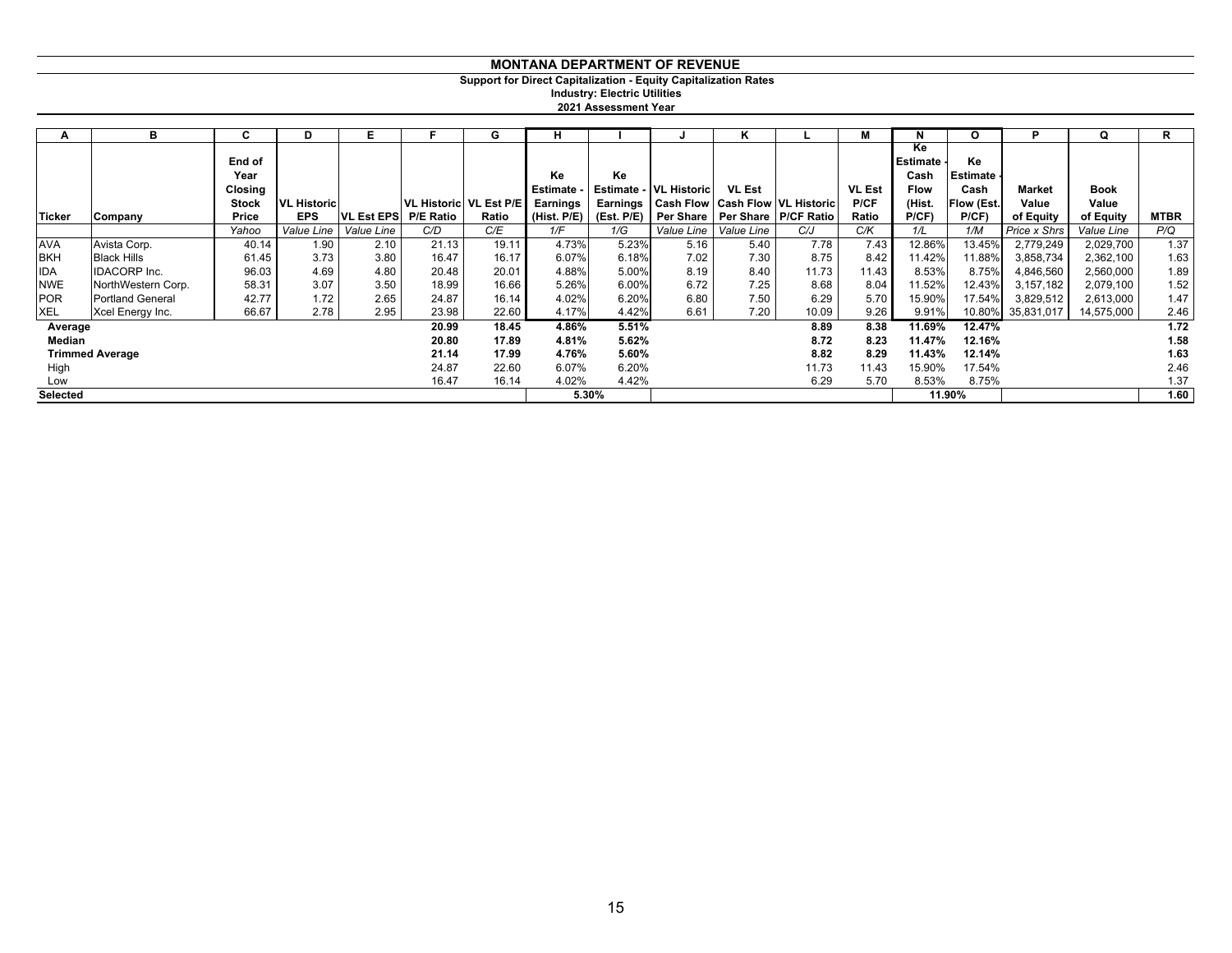# **Support for Direct Capitalization - Debt Capitalization Rate**

**Industry: Electric Utilities**

**2021 Assessment Year**

|  |  |  | (\$ in Thousands) |
|--|--|--|-------------------|
|--|--|--|-------------------|

| A                    | В                       | C                   | D                    | E                    | F                   | G                   | н                 |                      |             |
|----------------------|-------------------------|---------------------|----------------------|----------------------|---------------------|---------------------|-------------------|----------------------|-------------|
|                      |                         | <b>Current Year</b> | <b>Previous Year</b> | <b>Previous Year</b> | <b>Current Year</b> | <b>Current Year</b> | Average           | <b>Current Yield</b> | <b>MTBR</b> |
| <b>Ticker</b>        | <b>Company</b>          | Interest Exp.       | <b>MV LT Debt</b>    | <b>BV LT Debt</b>    | <b>MV LT Debt</b>   | <b>BV LT Debt</b>   | <b>MV LT Debt</b> |                      |             |
|                      |                         | 10-K                | 10-K                 | 10-K                 | 10-K                | 10-K                | $(D+F)/2$         | (C/H)                | (F/G)       |
| <b>AVA</b>           | Avista Corp.            | 104,348             | 2,151,498            | 1,895,768            | 2,409,324           | 2,008,534           | 2,280,411         | 4.58%                | 1.20        |
| <b>BKH</b>           | <b>Black Hills</b>      | 144,931             | 3,479,367            | 3,145,839            | 4,208,167           | 3,536,536           | 3,843,767         | 3.77%                | 1.19        |
| <b>IDA</b>           | <b>IDACORP</b> Inc.     | 84,251              | 2,083,931            | 1,836,659            | 2,466,967           | 2,000,414           | 2,275,449         | 3.70%                | 1.23        |
| <b>NWE</b>           | NorthWestern Corp.      | 96,812              | 2,436,729            | 2,253,196            | 2,747,194           | 2,432,700           | 2,591,962         | 3.74%                | 1.13        |
| <b>POR</b>           | <b>Portland General</b> | 136,000             | 3,039,000            | 2,597,000            | 3,808,000           | 3,046,000           | 3,423,500         | 3.97%                | 1.25        |
| <b>XEL</b>           | Xcel Energy Inc.        | 840,000             | 20,227,000           | 18,109,000           | 24,412,000          | 20,066,000          | 22,319,500        | 3.76%                | 1.22        |
| <b>All Companies</b> |                         | .406,342            |                      |                      | 40,051,652          | 33,090,184          | 36,734,589        | 3.83%                | 1.21        |
| Average              |                         |                     |                      |                      |                     |                     |                   | 3.92%                | 1.20        |
| Median               |                         |                     |                      |                      |                     |                     |                   | 3.77%                | 1.21        |
|                      | <b>Trimmed Average</b>  |                     |                      |                      |                     |                     |                   | 3.81%                | 1.21        |
| High                 |                         |                     |                      |                      |                     |                     |                   | 4.58%                | 1.25        |
| Low                  |                         |                     |                      |                      |                     |                     |                   | 3.70%                | 1.13        |
| <b>Selected</b>      |                         |                     |                      |                      |                     |                     |                   | 3.80%                | 1.21        |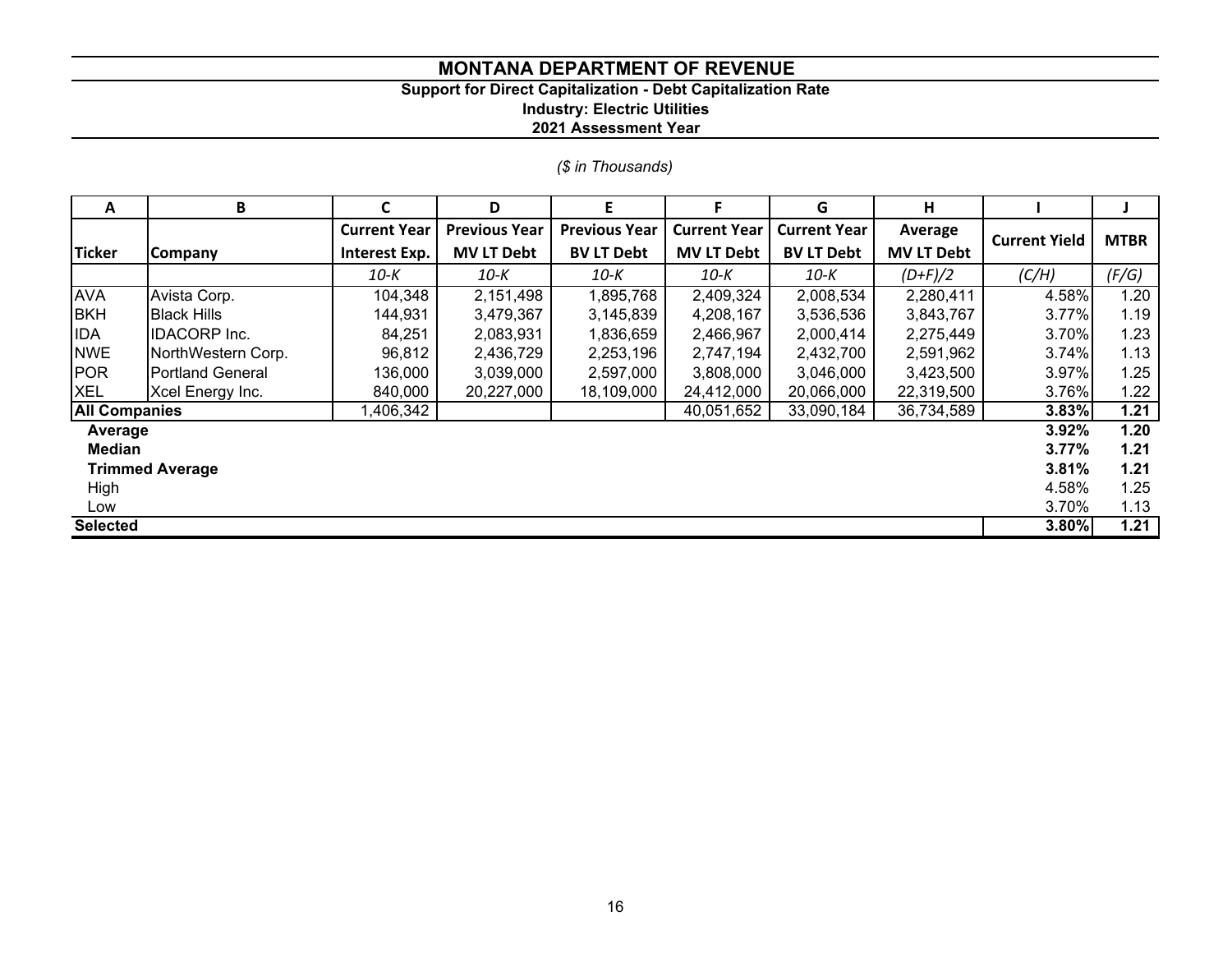# **Support of Stock Price - From YAHOO Finance**

**Industry: Electric Utilities**

**2021 Assessment Year**

|               |                         |        | <b>End of Period Closing Stock Price</b> |       |       |       |       |       |                 |       |       |       |       |  |  |
|---------------|-------------------------|--------|------------------------------------------|-------|-------|-------|-------|-------|-----------------|-------|-------|-------|-------|--|--|
|               |                         |        |                                          |       |       |       |       |       | 10 <sup>°</sup> |       |       | 13    | 14    |  |  |
| A             | в                       | С      | D                                        |       |       | G     | н     |       |                 | Κ     |       | M     | N     |  |  |
|               |                         |        |                                          |       |       |       |       |       |                 |       |       |       |       |  |  |
| <b>Ticker</b> | <b>ICompany</b>         | Jan.   | Feb.                                     | Mar.  | Apr.  | May.  | Jun.  | Jul.  | Aug.            | Sep.  | Oct.  | Nov.  | Dec.  |  |  |
| <b>AVA</b>    | Avista Corp.            | 50.85  | 47.15                                    | 42.49 | 43.04 | 39.17 | 36.39 | 37.13 | 36.86           | 34.12 | 33.22 | 37.52 | 40.14 |  |  |
| <b>BKH</b>    | <b>Black Hills</b>      | 83.03  | 72.2                                     | 64.03 | 61.94 | 61.71 | 56.66 | 57.86 | 56.08           | 53.49 | 56.66 | 60.83 | 61.45 |  |  |
| <b>IIDA</b>   | <b>IDACORP</b> Inc.     | 112.19 | 96.64                                    | 87.79 | 91.78 | 93.23 | 87.37 | 93.25 | 89.9            | 79.9  | 87.73 | 90.58 | 96.03 |  |  |
| <b>NWE</b>    | NorthWestern Corp.      | 76.97  | 70.34                                    | 59.83 | 57.69 | 60.12 | 54.52 | 56.26 | 51.64           | 48.64 | 52.13 | 58    | 58.31 |  |  |
| <b>POR</b>    | <b>Portland General</b> | 61.5   | 54.41                                    | 47.94 | 46.79 | 47.11 | 41.81 | 44.13 | 38.15           | 35.5  | 39.3  | 41.38 | 42.77 |  |  |
| <b>XEL</b>    | Xcel Energy Inc.        | 69.19  | 62.32                                    | 60.3  | 63.56 | 65.03 | 62.5  | 69.04 | 69.47           | 69.01 | 70.03 | 67.36 | 66.67 |  |  |